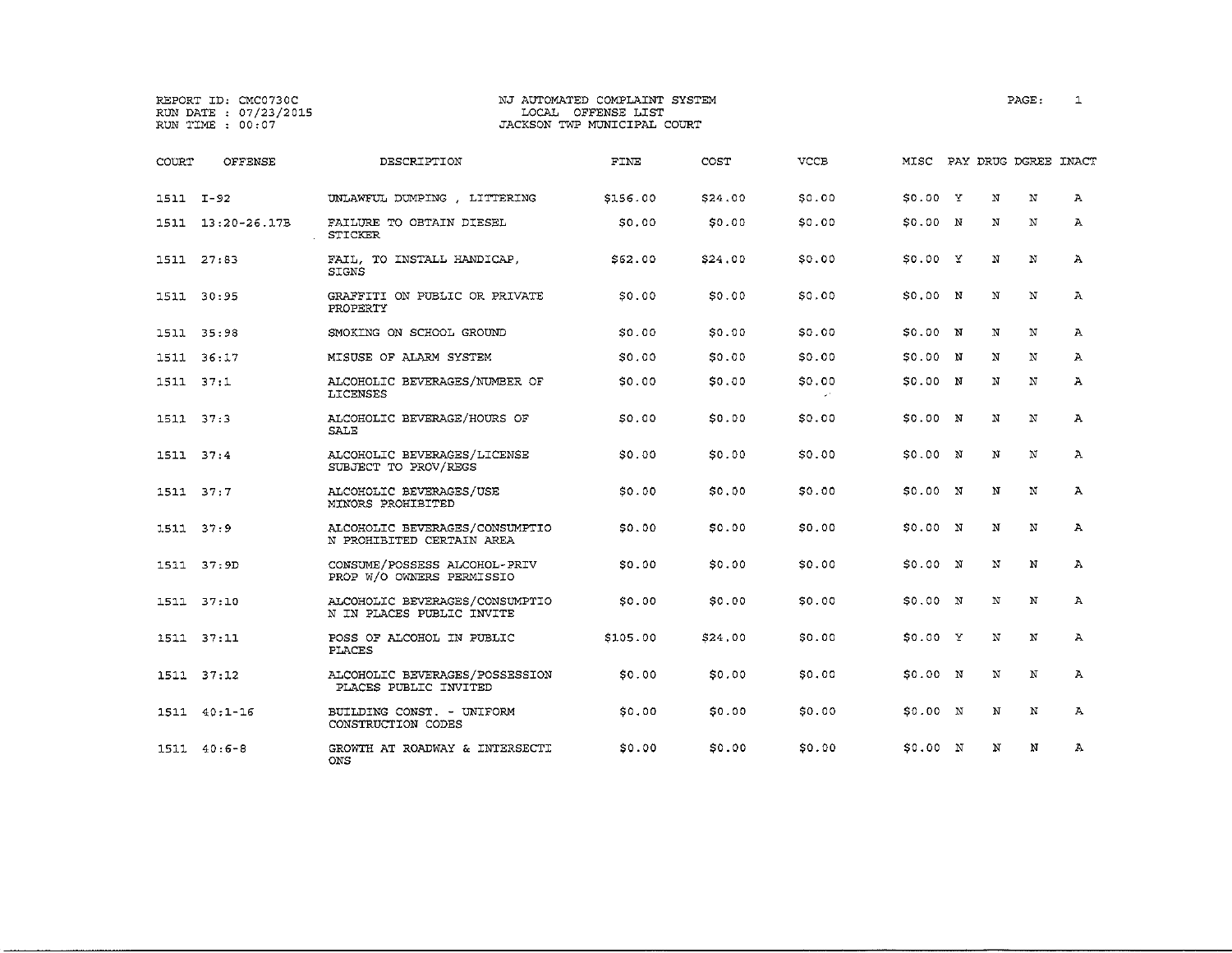OTHER ANIMALS

## REPORT ID: CMC0730C **NJ AUTOMATED COMPLAINT SYSTEM PAGE:** 2 RUN TRUNG DE CONSTRUINT STORE<br>LOCAL OFFENSE LIST<br>JACKSON TWP MUNICIPAL COURT

| COURT     | OFFENSE       | DESCRIPTION                                          | FINE         | COST   | <b>VCCB</b> | MISC     |   | PAY DRUG DGREE INACT |              |
|-----------|---------------|------------------------------------------------------|--------------|--------|-------------|----------|---|----------------------|--------------|
| 1511 42:1 |               | BUILDING PERMIT IS REOUIRED<br>PRIOR TO CONSTRUCTION | SO.00        | \$0.00 | \$0.00      | \$0.00 N | N | N                    | $\mathbf{A}$ |
|           | 1511 42:8.1   | ISSUANCE OF CERTIFICATE OF<br>OCCUPANCY              | \$0.00       | \$0.00 | \$0.00      | \$0.00 N | N | N                    | A            |
|           | $1511 43:1-8$ | BUILDING<br>STRUCTURES -                             | SO,OO        | \$0.00 | \$0.00      | S0.00 N  | N | N                    | А            |
| 1511      | $44:1 - 7$    | BUILDING & STRUCTURES - UNSAFE                       | \$0.00       | \$0.00 | \$0.00      | \$0.00 N | N | N                    | А            |
|           | 1511 45:93-1  | HWY CON MAINT/TRAFFIC CONTROL<br>MAIN                | SO 00        | \$0.00 | \$0.00      | S0.00 N  | N | N                    | А            |
| 1511      | 45:93-2A      | HWY CONST MAIN/PRECOST MEETING                       | <b>SO.00</b> | \$0.00 | \$0.00      | \$0.00 N | N | N                    | А            |
|           | 1511 45:93-2B | HWY CONST MAIN/TRAFFIC<br><b>DIRECTIONS</b>          | SO,OO        | \$0.00 | \$0.00      | \$0.00 N | N | N                    | А            |
| 1511      | 45:93-2C      | HWY CONST MAINT/OPERATION<br>REQUIREMENTS            | SO.00        | \$0.00 | \$0.00      | \$0.00 N | N | N                    | Ά            |
|           | 1511 45:93-2D | HWY CONST MAINT/ROAD CLOSING<br>DETOURS              | S0.00        | \$0.00 | \$0.00      | S0.00 N  | N | N                    | $\mathbf{A}$ |
|           | 1511 45:93-2E | HWY CONST MAINT/TIME LIMITS                          | \$0.00       | \$0.00 | \$0.00      | S0.00 N  | N | N                    | А            |
| 1511      | 45:93-2F      | HWY CONST MAINT/EMERGENCY<br>CONTACT PHONE NUMBER    | \$0.00       | \$0.00 | \$0.00      | \$0.00 N | Ň | N                    | Α            |
|           | 1511 45:93-2G | HWY CONST MAINT/STOP WORK                            | \$0.00       | \$0.00 | SO.00       | \$0.00 N | N | N                    | А            |
|           | 1511 46:1-26  | CAMPGROUNDS                                          | S0.00        | \$0.00 | SO.00       | 50.00 N  | N | $\mathbf N$          | А            |
| 1511 50-4 |               | CURFEW: PARENTAL RESPONSIBILIT<br>Y                  | SO.00        | \$0.00 | \$0.00      | \$0.00 N | N | N                    | А            |
| 1511      | 50:3          | CURFEW: UNDER 17 PROHIBITED<br>IN PUBLIC STREET      | \$0.00       | \$0.00 | \$0.00      | \$0.00 N | N | N                    | А            |
| 1511 50:9 |               | CURFEW - INDIFFERENCE TO<br>RESPONSIBLITY            | \$0.00       | \$0.00 | \$0.00      | S0.00 N  | N | N                    | Α            |
|           | $1511 51:4-9$ | <b>DOGS</b><br>OUTLIGE ANTWATC                       | SO 00        | \$0.00 | \$0.00      | 50.00 N  | N | N                    | Ά            |

1511 51:7A DOGS FROM OTHER STATES \$35.00 \$24.00 \$0.00 \$0.00 <sup>y</sup> N N <sup>A</sup>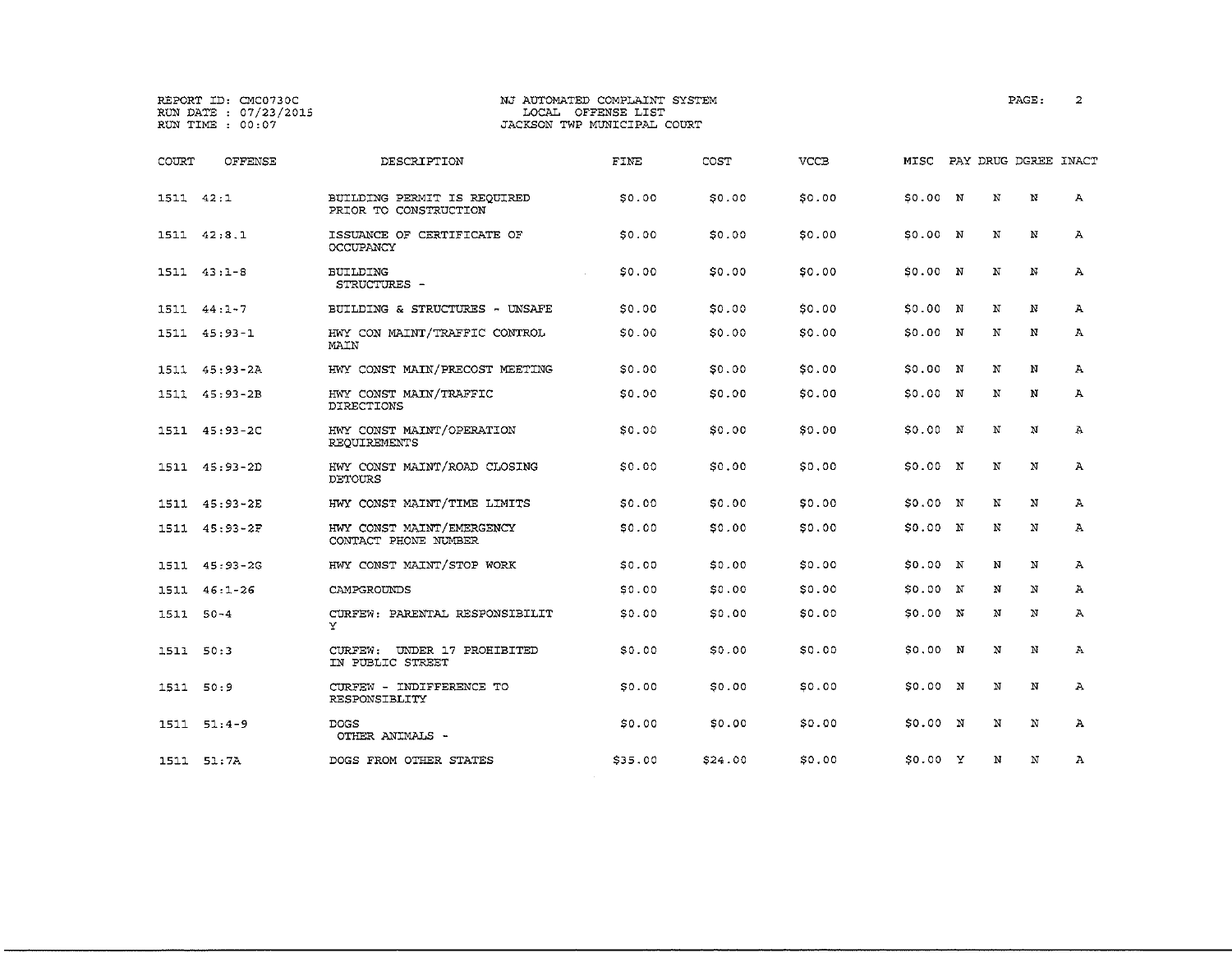REPORT ID: CMC0730C RUN DATE 07/23/2015 RUN TIME 00:07

1511 51:32

AGENTS

#### NJ AUTOMATED COMPLAINT SYSTEM LOCAL OFFENSE LIST JACKSON TWP MUNICIPAL COURT

| COURT     | OFFENSE       | DESCRIPTION                                            | FINE    | COST    | VCCB   | MISC     |     |   | PAY DRUG DGREE INACT |              |
|-----------|---------------|--------------------------------------------------------|---------|---------|--------|----------|-----|---|----------------------|--------------|
|           | 1511 51:7B    | DOGS FROM OTHER STATES                                 | \$35.00 | \$24.00 | \$0.00 | \$0.00 Y |     | N | N                    | $\mathbf{A}$ |
| 1511 51:8 |               | REMOVAL OF DOG TAGS, TRANSFER                          | \$35.00 | 524.00  | \$0.00 | 50.00 Y  |     | N | N                    | А            |
|           | 1511 51:02    | SMOKING PROHIBITED ON ALL TWP<br>PROPERTY AT ALL TIMES | S0.00   | \$0.00  | \$0.00 | 50.00 N  |     | N | N                    | $\mathbf{A}$ |
|           | 1511 51:11    | DOG-RUNNING AT LARGE                                   | \$35.00 | \$24.00 | \$0.00 | \$0.00 Y |     | N | N                    | A            |
| 1511      | 51:12         | DOG. NOT ON LEASH                                      | \$35.00 | \$24.00 | \$0.00 | S0.00 Y  |     | N | N                    | A            |
| 1511      | 51:13         | DOG, TRAIN, FOR HUNTING                                | \$35.00 | \$24.00 | \$0.00 | \$0.00 Y |     | N | N                    | Ά            |
| 1511      | 51:14         | DOG ON PRIVATE PROPERTY                                | \$35.00 | \$24.00 | \$0.00 | \$0.00 Y |     | N | N                    | A            |
| 1511      | 51:15         | DOG DISTURBING PEACE 10PM-6AM                          | \$35.00 | S24.00  | \$0.00 | \$0.00 Y |     | N | N                    | А            |
| 1511.     | 51:16         | OWNER RESP FOR DAMAGES BY DOG                          | \$35.00 | \$24.00 | \$0.00 | 50.00 Y  |     | N | N                    | A            |
| 1511.     | 51:17         | MUZZELING REOUIREMENTS                                 | 50.00   | \$0.00  | \$0.00 | 50.00 N  |     | N | N                    | A            |
| 1511      | 51:18         | VICIOUS DOGS                                           | \$0.00  | \$0.00  | \$0.00 | \$0.00 N |     | N | N                    | А            |
|           | 1511 51:20    | DOG LICENSED REQUIRED                                  | \$35.00 | \$24.00 | SO.00  | \$0.00 Y |     | N | N                    | А            |
|           | 1511 51:20.1  | DOGS IN HEAT                                           | \$35.00 | \$24.00 | \$0.00 | S0.00 Y  |     | N | N                    | A            |
| 1511      | 51:20.2       | FAIL TO PROVIDE CONTROL                                | \$35.00 | \$24.00 | \$0.00 | S0.00 Y  |     | N | N                    | A            |
|           | 1511 51:20.3  | FAIL TO PROVIDE PROPER CONTROL                         | \$35.00 | \$24.00 | \$0.00 | SO.00 Y  |     | N | N                    | A            |
|           | 1511 51:20.4  | ANIMALS AS PRIZES                                      | \$35.00 | \$24.00 | \$0.00 | SO,OO Y  |     | N | N                    | Α            |
|           | 1511 51:20.5  | ANIMALS WHICH BITE                                     | \$35.00 | \$24.00 | \$0.00 | SO 00 Y  |     | N | N                    | Α            |
|           | 1511 51:20.6  | RABID ANIMALS                                          | 50.00   | \$0.00  | \$0.00 | S0.00 N  |     | N | N                    | Α            |
|           | 1511 51:21    | CONTROL AND CARE OF ANIMALS                            | S0.00   | \$0.00  | \$0.00 | \$0.00 N |     | N | N                    | $\mathbf{A}$ |
| 1511      | 51:22         | DOG KENNEL AND PET SHOP<br>LICENSE                     | \$35.00 | \$24.00 | \$0.00 | \$0.00 Y |     | N | N                    | Α            |
|           | 1511 51:23-24 | KENNELS AND PET SHOPS                                  | SO.00   | \$0.00  | \$0.00 | 50.00 N  |     | N | N                    | A            |
|           | 1511 51:27-33 | DOG WARDEN:<br>IMPOUNDMENT                             | S0.00   | \$0.00  | \$0.00 | 50.00 N  |     | N | N                    | А            |
|           | 1511 51:32    | INTERFERENCE W/AUTHORIZED                              | \$35,00 | \$24.00 | SO.OO  | \$0.00   | - Y | Ν | N                    | А            |

PAGE: 3

\$0.00 Y N N A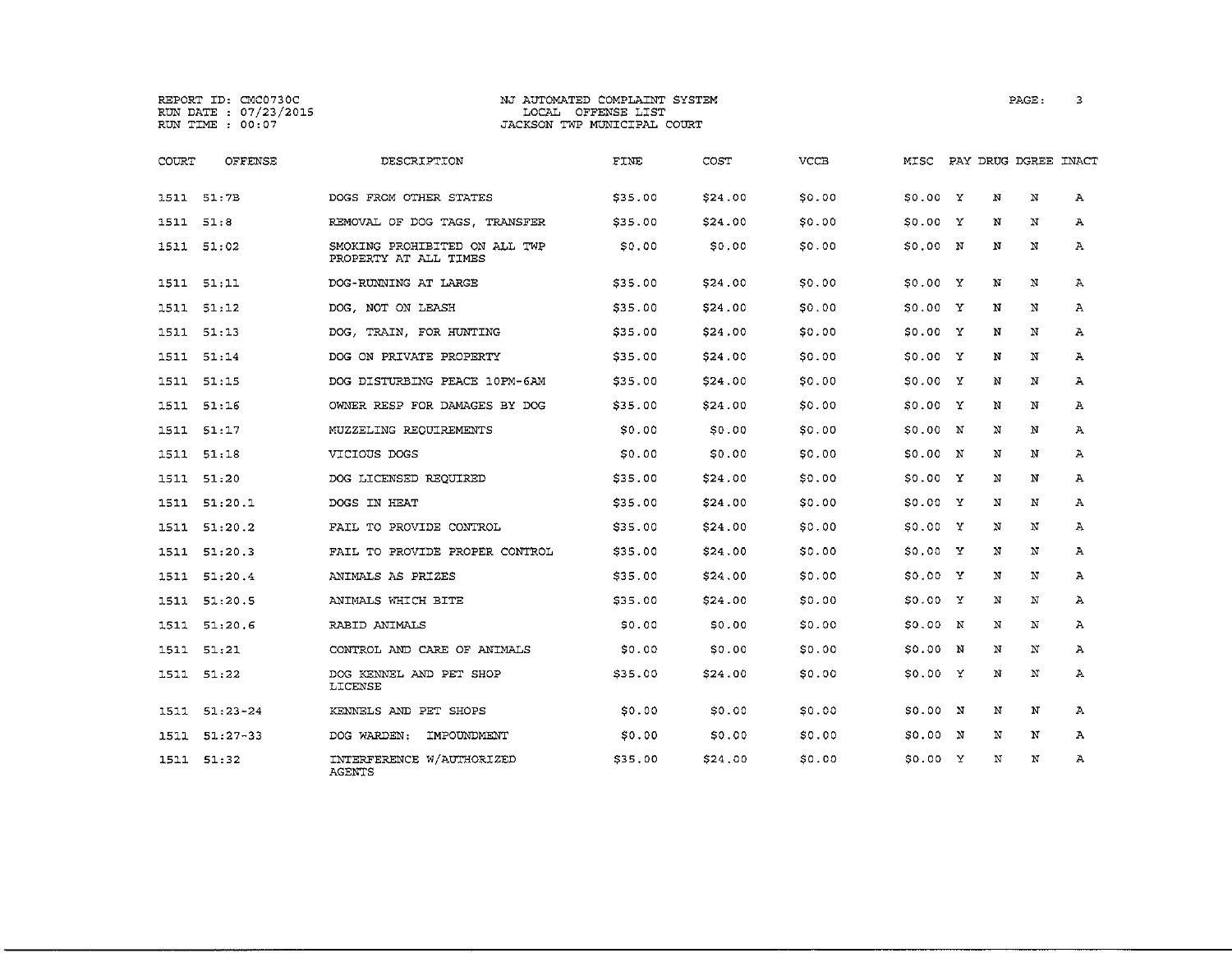# REPORT ID: CMC0730C NJ AUTOMATED COMPLAINT SYSTEM PAGE: • RUN DATE : 07/23/2015 LOCAL OFFENSE LIST RUN TIME 00:07 JACKSON TWP MUNICIPAL COURT

| COURT     | <b>OFFENSE</b> | DESCRIPTION                                            | FINE         | COST    | <b>VCCB</b> | MISC     |              | PAY DRUG DGREE INACT |              |
|-----------|----------------|--------------------------------------------------------|--------------|---------|-------------|----------|--------------|----------------------|--------------|
|           | 1511 51:51     | HARASSMENT OF DOGS                                     | 50.00        | \$0.00  | \$0.00      | \$0.00 N | $_{\rm N}$   | N                    | A            |
|           | 1511 51:54     | DUTY OF OWNR/KEEPER DOG -<br>PROHIBITED ACTS           | \$0,00       | \$0.00  | \$0.00      | \$0.00 N | N            | N                    | $\mathbf{A}$ |
| 1511      | 52:27D-119     | FAILURE TO COMPLY WITH NOTICE<br>OF VIOLATION/ORDER    | <b>SO.00</b> | \$0.00  | \$0.00      | S0.00 N  | N            | $\mathbf N$          | $\mathbf{A}$ |
| 1511 56:1 |                | EXCAVATIONS, MINING                                    | <b>SO.00</b> | \$0.00  | \$0.00      | S0.00 N  | N            | N                    | $\mathbf{A}$ |
|           | 1511 56:1-26   | EXCAVATIONS, MINING & DREDGING                         | \$0.00       | \$0.00  | \$0.00      | \$0.00 N | N            | N                    | $\mathbf{A}$ |
| 1511 59:9 |                | FENCING HORSES AND OTHER<br><b>LIVESTOCK</b>           | \$35.00      | \$24.00 | \$0.00      | 50.00 Y  | N            | N                    | $\mathbf{A}$ |
|           | 1511 59:10     | FENCES MUST BE PROVIDED FOR<br>HORSES/LIVESTOCK        | \$0.00       | \$0.00  | \$0.00      | 50.00 N  | N            | $\mathbf N$          | $\mathbf{A}$ |
|           | 1511 59:10B(1) | PERMITS - APPLICATION MUST<br>PROVIDE REQUIRED INFO    | <b>SO.00</b> | \$0.00  | \$0.00      | 50.00 N  | N<br>$\cdot$ | N                    | $\mathbf{A}$ |
|           | 1511 59:10B(2) | PERMITS - INSPECTOR SHALL<br>ISSUE PERMIT FOR FENCE ON | SO.00        | \$0.00  | \$0.00      | \$0.00 N | ${\bf N}$    | $\mathbf N$          | $\mathbf{A}$ |
|           | 1511 59:10C    | MAINTENANCE - FENCE                                    | \$0.00       | \$0.00  | \$0.00      | \$0.00 N | N            | N                    | Α            |
| 1511 60:1 |                | HUNTING WITHIN 450 FT OF<br>PLAYGROUND                 | SO 00        | \$0.00  | \$0.00      | 50.00 N  | N            | N                    | $\mathbf{A}$ |
|           | $1511 60:1-3$  | FIREARMS - PROHIBITION,<br>EXCEPTIONS, PENALTIES       | \$0.00       | \$0.00  | \$0.00      | \$0.00 N | N            | N                    | Α            |
|           | $1511 61:1-18$ | FIRE PREVENTION                                        | SO.00        | \$0.00  | \$0.00      | 50.00 N  | N            | N                    | Α            |
| 1511      | 61:4.A         | FAIL TO INSTALL FIRE<br>LANES/SIGNS AT COMPLEX         | SO.00        | \$0.00  | \$0.00      | \$0.00 N | N            | N                    | А            |
| 1511      | 61:5           | FIRE PREVENTION - REGULATIONS                          | \$0.00       | \$0.00  | \$0.00      | S0.00 N  | N            | N                    | А            |
|           | 1511 61:5.2A   | INTERFERE, OBSTRUCT FIRE<br>OFFICIAL                   | \$0.00       | \$0.00  | \$0.00      | \$0.00 N | N            | N                    | $\mathbf{A}$ |
| 1511 61:6 |                | FIRE HYDRANTS, APPLIANCES AND<br>DRAFTING LOCATION     | SO.00        | \$0.00  | \$0.00      | \$0.00 N | N            | N                    | $\mathbf{A}$ |
| 1511 61:7 |                | FIRE LANE/ZONES, LOADING<br>ZONES, GATES               | 50.00        | \$0.00  | \$0.00      | S0.00 N  | N            | $\mathbf N$          | А            |

 $\mathcal{L}^{\text{max}}_{\text{max}}$  and  $\mathcal{L}^{\text{max}}_{\text{max}}$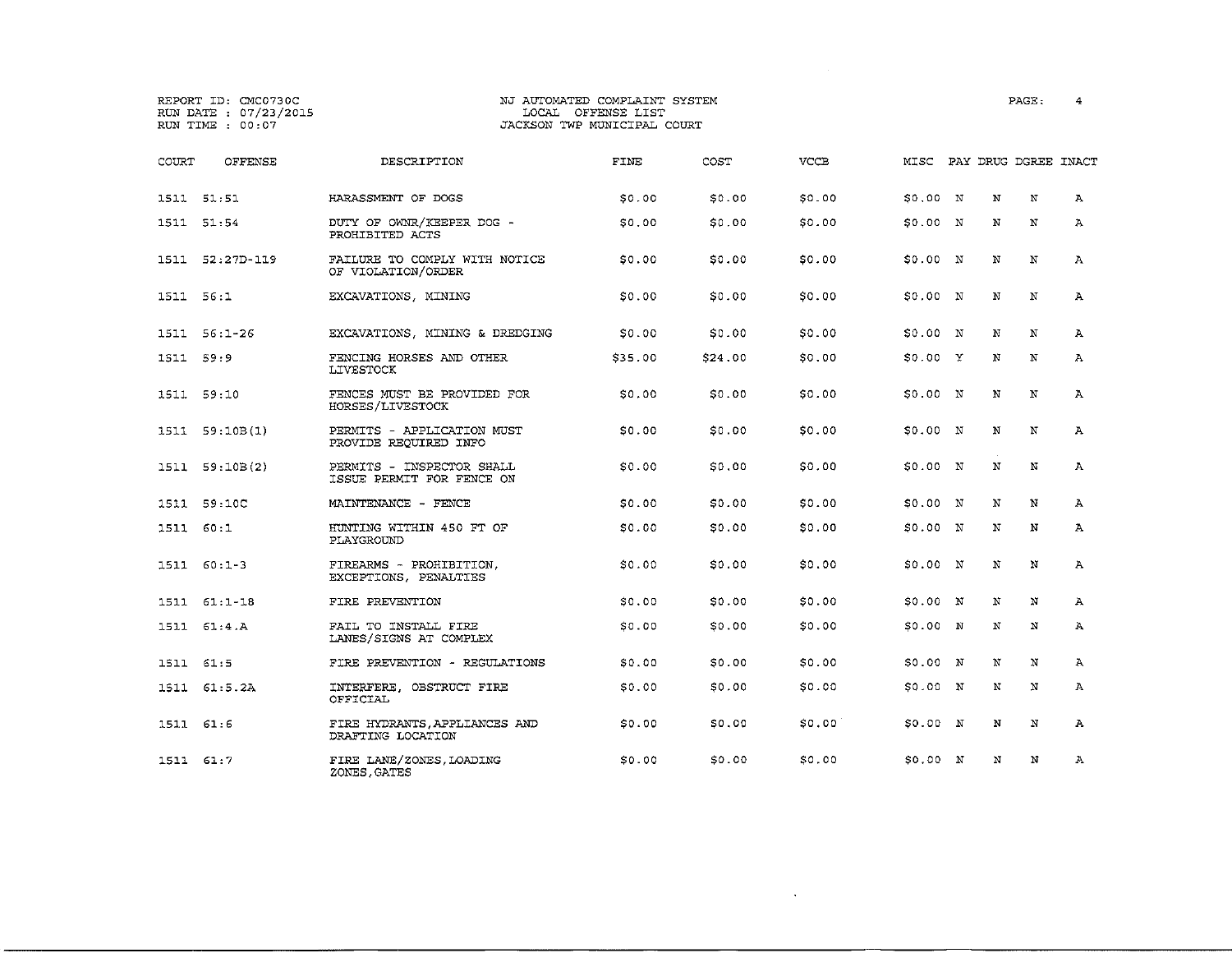|               | REPORT ID: CMC0730C<br>RUN DATE : 07/23/2015<br>RUN TIME : 00:07 |                                                           | NJ AUTOMATED COMPLAINT SYSTEM<br>LOCAL OFFENSE LIST<br>JACKSON TWP MUNICIPAL COURT |         |             |          |             | PAGE:                | 5            |
|---------------|------------------------------------------------------------------|-----------------------------------------------------------|------------------------------------------------------------------------------------|---------|-------------|----------|-------------|----------------------|--------------|
| COURT         | OFFENSE                                                          | DESCRIPTION                                               | FINE                                                                               | COST    | <b>VCCB</b> | MISC     |             | PAY DRUG DGREE INACT |              |
| 1511 61:8     |                                                                  | FIRE PREVENTION - REGISTRATION                            | 50.00                                                                              | \$0.00  | \$0.00      | \$0.00 N | N           | N                    | А            |
| 1511          | 61:10                                                            | FIRE PREVENTION NON-LIFE-HAZAR<br>D INSPECTIONS & FEES    | \$0.00                                                                             | \$0.00  | \$0.00      | \$0.00 N | N           | N                    | Α            |
|               | 1511 61:12                                                       | FIRWE PERMITS REOUIRED AND<br><b>EXEMPTIONS</b>           | \$0.00                                                                             | \$0.00  | \$0.00      | \$0.00 N | N           | N                    | $\mathbf{A}$ |
|               | 1511 61:13                                                       | CONSTRUCTION PLAN REVIEW                                  | \$0.00                                                                             | \$0.00  | \$0.00      | \$0.00 N | N           | N                    | $\mathbf{A}$ |
|               | 1511 61:14                                                       | VIOLATIONS AND PENALTIES                                  | \$0.00                                                                             | \$0.00  | \$0,00      | \$0.00 N | N           | N                    | Α            |
|               | 1511 61:15                                                       | FAILURE TO PAY PERMIT FEE                                 | \$0.00                                                                             | \$0.00  | \$0.00      | \$0.00 N | N           | N                    | Α            |
|               | 1511 61:16                                                       | FIRE PREVENTION - VIOLATIONS                              | SO.00                                                                              | \$0.00  | \$0.00      | 50.00 N  | N           | N                    | $\mathbf{A}$ |
|               | $1511 62:1-19$                                                   | FLOOD PLAIN MGT.                                          | \$0.00                                                                             | \$0.00  | \$0.00      | \$0.00 N | N           | N                    | Α            |
| $1511 \t63:1$ |                                                                  | GARBAGE RUBBISH WASTE<br>MATERIALS                        | \$0.00                                                                             | \$0.00  | \$0.00      | \$0.00 N | N           | N                    | $\Lambda$    |
| 1511          | 63:16-25                                                         | GARBAGE, RUBBISH - STORAGE                                | \$0.00                                                                             | \$0.00  | \$0.00      | S0.00 N  | N           | N                    | А            |
| 1511          | 63.18                                                            | GARBAGE/RECEPTACLE REQUIREMENT<br>s                       | \$0.00                                                                             | \$0.00  | \$0.00      | \$0.00 N | N           | N                    | Α            |
| 1511          | $63:26-35.1$                                                     | RECYCLING                                                 | \$0.00                                                                             | \$0.00  | \$0.00      | \$0.00 N | N           | N                    | Α            |
| 1511          | $63:36 - 37$                                                     | BULKY WASTE COMPACTOR                                     | \$0.00                                                                             | \$0.00  | \$0.00      | S0.00 N  | N           | N                    | $\mathbf{A}$ |
| 1511 64:1     |                                                                  | GRAFFITI                                                  | \$0.00                                                                             | \$0.00  | \$0.00      | \$0.00 N | N           | N                    | Α            |
| 1511          | $65:1 - 13$                                                      | CANVASSSERS & SOLICITORS                                  | \$0.00                                                                             | \$0.00  | \$0.00      | 50.00 N  | N           | N                    | $\mathbf{A}$ |
| 1511          | 65:2                                                             | REGIS FOR CANVASSERS/SOLICITOR<br>s                       | \$55.00                                                                            | \$24.00 | \$0.00      | \$0.00 Y | N           | N                    | А            |
|               | 1511 65:4.1                                                      | NO-KNOCK REGISTRY                                         | \$0.00                                                                             | \$0.00  | \$0.00      | \$0.00 N | N           | N                    | Α            |
| 1511          | 65:4J                                                            | OPERATING VENDING UNIT WITHIN<br>500' OF ESTABLISHED MERC | \$0.00                                                                             | \$0.00  | \$0.00      | \$0.00 N | N           | N                    | $\mathbf{A}$ |
| 1511 65:5     |                                                                  | HAWKING<br>PEDDLING, HEALTH                               | 50.00                                                                              | \$0.00  | \$0.00      | \$0.00 N | $\mathbf N$ | N                    | $\mathbf{A}$ |
| 1511 65:8     |                                                                  | SOLICITING/WHEN PROHIBITED AT<br>PRIVATE RESIDENCE        | \$55.00                                                                            | \$24.00 | \$0.00      | \$0.00 X | N           | N                    | $\mathbf{A}$ |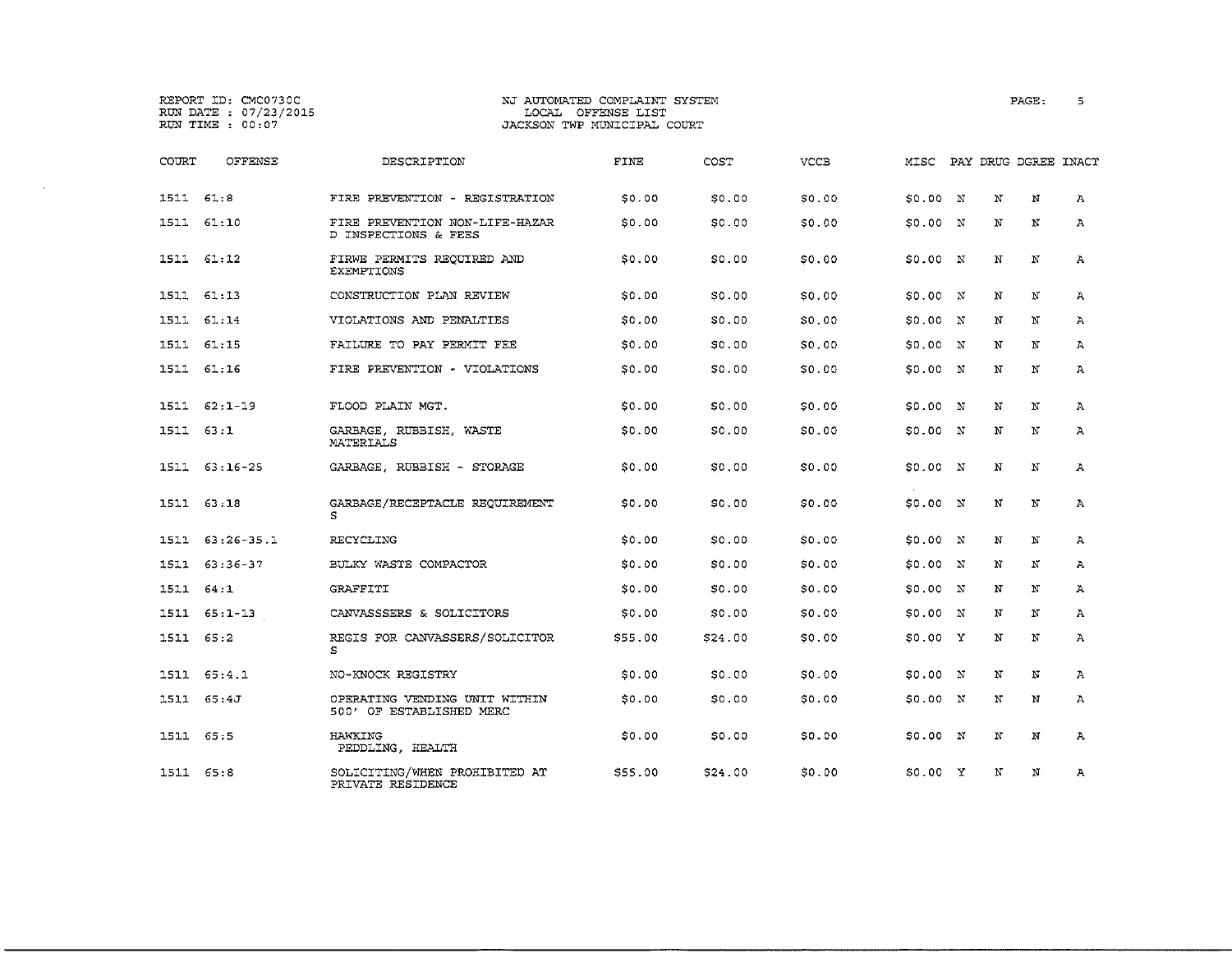## REPORT ID: CMC0730C NJ AUTOMATED COMPLAINT SYSTEM PAGE: 6 JACKSON TWP MUNICIPAL COURT

COURT OFFENSE DESCRIPTION FINE COST VCCB MISC PAY DRUG DGREE INACT

|           | 1511 65:10   | NO SOLICITING BEFORE 8AM<br>AFTER SPM AND SUNDAYS           | \$55.00      | \$26.00 | \$0.00 | S0.00 Y  |             | N           | N | Þ              |
|-----------|--------------|-------------------------------------------------------------|--------------|---------|--------|----------|-------------|-------------|---|----------------|
|           | 1511 65:14   | LICENSE FOR HAWKERS AND<br>PEDDLERS                         | \$55.00      | \$26.00 | \$0.00 | 50.00 Y  |             | N           | N | P              |
|           | 1511 65:18   | EXHIBITION OF LICENSE                                       | \$55.00      | \$24.00 | \$0.00 | S0.00 Y  |             | N           | N | A              |
| 1511      | 65:20        | CALLING AT PRIVATE RESIDENCE<br>W/PROHIBITED                | \$55.00      | \$24.00 | \$0.00 | 50.00 Y  |             | N           | N | Þ              |
|           | 1511 65:22   | HOURS FOR PEDDLING                                          | \$55.00      | \$24.00 | \$0.00 | SO.00 Y  |             | N           | N | $\mathcal{P}$  |
| 1511 67-4 |              | ALLOWING LIVESTOCK TO RUN<br>LOOSE                          | <b>SO.00</b> | \$0.00  | \$0.00 | S0.00 N  |             | N           | N | $\overline{p}$ |
| 1511      | 67:2A        | HORSES & OTHER LIVESTOCK-LOT/P<br>ARCEL 45,0000 SO FT-REO'D | SO.00        | \$0.00  | \$0.00 | \$0.00 N |             | N           | N | Þ              |
| 1511      | 67:2D        | FENCING REOUIRED FOR LIVESTOCK                              | SO.00        | \$0.00  | \$0.00 | S0.00 N  |             | N           | N | Þ              |
|           | 1511 67:2E   | HORSES AND LIVESTOCK (FENCES<br>AND BARN MAINTENANCE)       | SO.00        | \$0.00  | \$0.00 | S0.00 N  |             | N           | N | Þ              |
|           | 1511 67:2G   | MANURE FROM STABLED HORSES/LIV<br>ESTOCK-STORAGE EXCEPTIONS | \$0.00       | \$0.00  | \$0.00 | 50.00 N  |             | Ņ           | N | Ą              |
|           | 1511 68:1-21 | HOUSING STANDARDS                                           | SO.00        | \$0.00  | \$0.00 | SO.00    | $\mathbb N$ | N           | N | Þ              |
| 1511      | 68:12        | HOUSEING STANDARDS-RESPONSIBIL<br>ITY OF OWNERS/OCCUPANTS   | \$0.00       | \$0.00  | \$0.00 | S0.00 N  |             | $\mathbf N$ | N | P              |
|           | 1511 68:16   | DWELLING UNFIT FOR HUMAN<br>HABITATION                      | \$0.00       | \$0.00  | \$0.00 | S0.00 N  |             | N           | N | P              |
| 1511      | 68:16B       | HOUSING STANDARD - INSPECTION<br>FEE                        | \$0.00       | \$0.00  | \$0.00 | S0.00 N  |             | Ν           | N | P              |

1511 68:18 CERTIFICATE OF OCCUPANCY REQ; \$0.00 \$0.00 \$0.00 \$0.00 N N N A

1511 68;18A NO CERTIFICATE OF OCCUPANCY \$0.00 \$0.00 \$0.00 \$0.00 N N N <sup>A</sup> 1511 71:1 JUNK AND JUNK YARDS - LIC \$0.00 \$0.00 \$0.00 \$0.00 <sup>N</sup> N N A

1511 71:1-16 JUNK & JUNK DEALERS \$0.00 \$0.00 \$0.00 \$0.00 N N N A

EXISTING BLDG/DWELLING

REQURED, EXCEPTIONS

 $\Delta$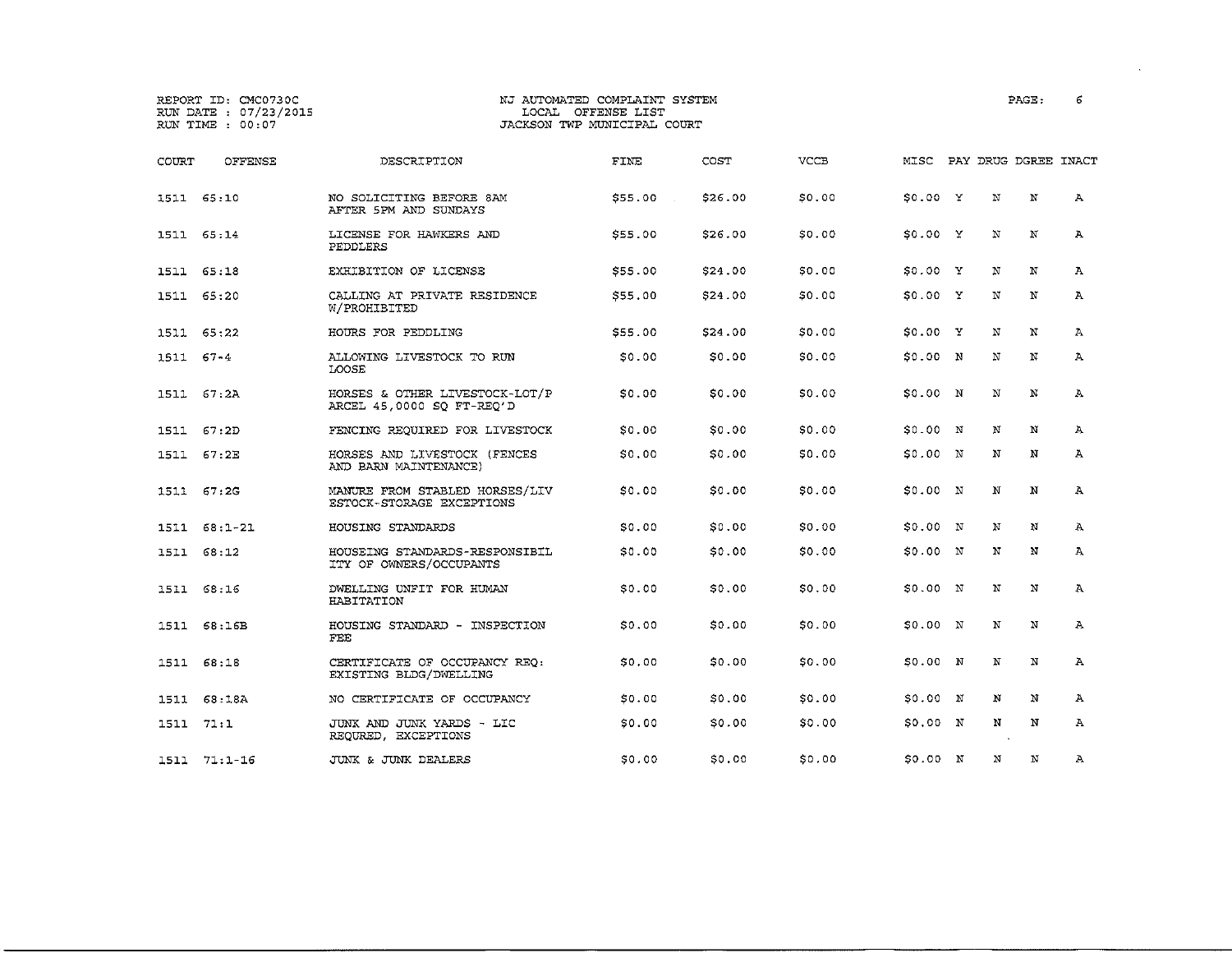# REPORT ID: CMC0730C NJ AUTOMATED COMPLAINT SYSTEM PAGE: 7 RUN DATE 07/23/2015 LOCAL OFFENSE LIST RUN TIME 00:07 JACKSON TWP MUNICIPAL COURT

| COURT     | OFFENSE       | DESCRIPTION                                           | FINE         | COST   | <b>VCCB</b> | MISC     |   | PAY DRUG DGREE INACT |              |
|-----------|---------------|-------------------------------------------------------|--------------|--------|-------------|----------|---|----------------------|--------------|
| 1511 71:5 |               | JUNK AND JUNK YARDS - RULES<br>AND REGS               | SO.00        | \$0.00 | \$0.00      | \$0.00 N | N | N                    | А            |
|           | 1511 73:1-4   | LICENSING OF BUSINESSES                               | SO 00        | \$0.00 | \$0.00      | 50.00 N  | N | N                    | Α            |
| 1511      | $73A:1-6$     | LIOUEFIED PETROLEUM GAS                               | \$0.00       | \$0.00 | \$0.00      | \$0.00 N | N | N                    | А            |
| 1511 74:3 |               | LITTERING- PROHIBITED ACTS                            | 50.00        | \$0.00 | \$0.00      | \$0.00 N | N | N                    | $\mathbf{A}$ |
| 1511      | 74:11         | REPEALED IN 1994                                      | SO 00        | \$0.00 | \$0.00      | \$0.00 N | N | N                    | А            |
|           | 1511 74:15-17 | NEWSPAPERS & HANDBILLS                                | <b>SO.00</b> | \$0.00 | \$0.00      | S0.00 N  | N | N                    | А            |
| 1511      | $75A:1-31$    | MASSAGE PARLORS                                       | 50.00        | \$0.00 | \$0.00      | \$0.00 N | N | N                    | A            |
|           | 1511 75A:2A   | MASSAGE PARLORS - BUSINESS<br>PERMIT REQUIRED         | SO,OO        | \$0.00 | \$0.00      | 50.00 N  | Ñ | N                    | А            |
|           | 1511 75A:2B   | MASSAGE PARLORS - MASSEUR'S<br>PERMIT REQUIRED        | SO.00        | \$0.00 | \$0.00      | S0.00 N  | N | $_{\rm N}$           | $\mathbf{A}$ |
|           | $1511 76:1-5$ | MOBILE HOME DEALERSHIP                                | <b>SO.00</b> | \$0.00 | \$0.00      | 50.00 N  | N | N                    | А            |
| 1511      | $77:1-49$     | MOBILE HOME PARKS - SENIOR<br>CITIZEN PARKS           | SO 00        | \$0.00 | \$0.00      | 50.00 N  | N | N                    | А            |
| 1511      | 77:2          | MOBILE HOME PARKS-LIC REO                             | \$0.00       | \$0.00 | \$0.00      | S0.00 N  | N | N                    | $\mathbf{A}$ |
| 1511      | 77:6          | MOBILE HOME PARK PLAN                                 | 50.00        | \$0.00 | \$0.00      | S0.00 N  | N | N                    | А            |
| 1511      | 77:15         | MOBILE HOMES - REGISTER<br>OCCUPANTS, AGE REGULATION  | SO 00        | \$0.00 | \$0.00      | 50.00 N  | N | N                    | А            |
|           | 1511 77:23    | MAINTAIN/OPERATE A ADULT<br>MOBILE HOME PARK W/O LICE | SO 00        | \$0.00 | \$0.00      | S0.00 N  | N | N                    | А            |
| 1511      | $78:1 - 7$    | MOBILE HOMES & TRAILERS                               | SO.00        | \$0.00 | \$0.00      | \$0.00 N | N | N                    | $\mathbf{A}$ |
| 1511 78:2 |               | MOBILE HOME ON PRIVATE<br>PROPERTY                    | SO.00        | \$0.00 | \$0.00      | \$0.00 N | N | N                    | Α            |
| 1511 78:3 |               | MOBILE HOMES AND TRAILERS -<br>CRITERIA FOR REMOVAL   | SO 00        | \$0.00 | \$0.00      | \$0.00 N | N | N                    | Ά            |
| 1511 78:4 |               | MOBILE HOMES AND TRAILERS                             | \$0.00       | \$0.00 | \$0.00      | \$0.00 N | N | N                    | А            |

 $\mathcal{L}^{\text{max}}_{\text{max}}$  , where  $\mathcal{L}^{\text{max}}_{\text{max}}$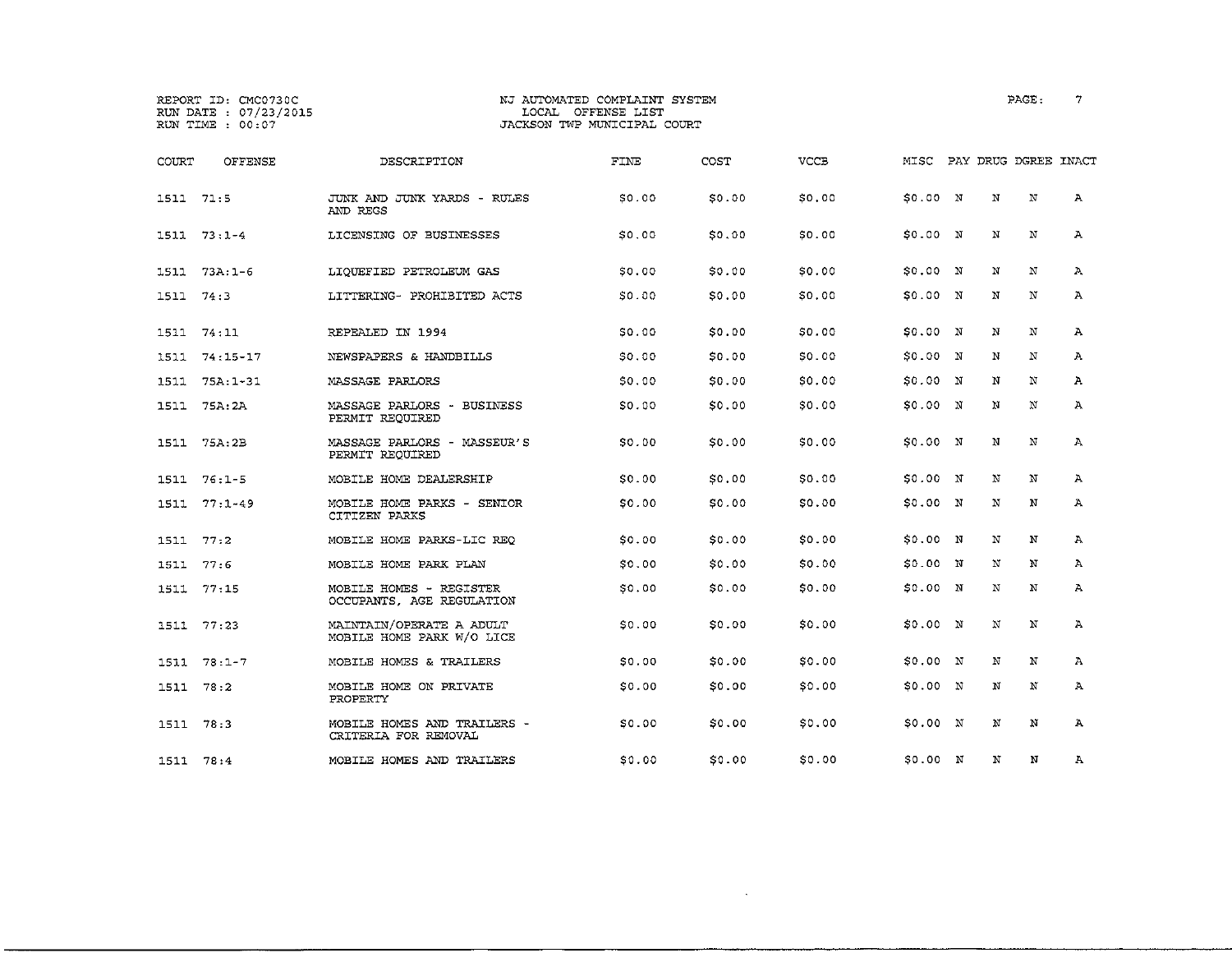#### REPORT ID: CMC0730C NJ AUTOMATED COMPLAINT SYSTEM PAGE: S RUN DATE :  $07/23/2015$ <br>
RUN TIME :  $00:07$ <br>
RUN TIME :  $00:07$ JACKSON TWP MUNICIPAL COURT

| COURT     | OFFENSE       | DESCRIPTION                                       | FINE   | COST   | VCCB   | MISC     |              |   | PAY DRUG DGREE INACT |              |
|-----------|---------------|---------------------------------------------------|--------|--------|--------|----------|--------------|---|----------------------|--------------|
|           | $1511 79:1-8$ | NOISE                                             | \$0.00 | \$0.00 | \$0.00 | \$0.00 N |              | N | N                    | $\mathbf{A}$ |
| 1511      | 79:2          | RUNNING REFRIGERATOR TRAILER<br>ALL NIGHT         | \$0.00 | \$0.00 | \$0.00 | \$0.00 N |              | N | N                    | Α            |
| 1511      | 79:2B         | EXCESSIVE NOISE FROM<br>COMMERCIAL PROPERTY       | S0.00  | \$0.00 | \$0.00 | \$0.00 N |              | N | N                    | Α            |
| 1511      | 79:5A         | NOISE                                             | \$0.00 | \$0.00 | \$0.00 | \$0.00 N |              | N | N                    | $\Lambda$    |
| 1511      | 79:5B         | NOISE                                             | \$0.00 | \$0.00 | \$0.00 | 50.00 N  |              | N | N                    | $\mathbf{A}$ |
| 1511      | 79:6A         | OPERATE, PLAY PERMIT<br>OPERATION OF RADIO, SOUND | S0.00  | \$0.00 | \$0.00 | \$0.00 N |              | N | N                    | $\mathbf{A}$ |
|           | 1511 79:6A2   | EXCESSIVE LOUD MUSIC AT<br>UNREASONABLE TIME      | 50.00  | \$0.00 | \$0.00 | 50.00 N  |              | N | N                    | Α            |
|           | 1511 79:6B    | NOISE - LOUDSPEAKER/PUBLICK<br>ADDRESS SYSTEM     | \$0.00 | \$0.00 | \$0.00 | 50.00 N  |              | N | N                    | $\mathbf{A}$ |
| 1511      | 79:6C         | NOISE- STREET SALES                               | \$0.00 | \$0.00 | \$0.00 | \$0.00 N |              | N | N                    | $\mathbf{A}$ |
| 1511      | 79: 6D        | NOISE DIST/ANIMALS BIRDS                          | \$0.00 | \$0.00 | \$0.00 | S0.00 N  |              | N | N                    | A            |
| 1511      | 79: GE        | NOISE-LOADING AND UNLOADING                       | \$0,00 | \$0.00 | \$0.00 | \$0.00 N |              | N | N                    | A            |
| 1511      | 79:6G         | CONSTRUCTION - OPERATING<br>PROHIBITED HRS        | \$0.00 | \$0.00 | \$0.00 | \$0.00 N |              | N | N                    | A            |
|           | 1511 79:6H    | NOISES - PLACES OF PUBLIC<br>ENTERTAINMENT        | 50.00  | \$0.00 | \$0.00 | \$0.00 N |              | N | N                    | $\mathbf{A}$ |
| 1511      | 79:6I         | NOISE-STATIONARY EMERGENCY<br>SIGNALING DEVICES   | \$0.00 | \$0.00 | \$0,00 | \$0.00 N |              | N | N                    | А            |
| 1511      | 79:6J         | NOISE-DOMESTIC POWER TOOLS                        | S0.00  | \$0.00 | \$0.00 | \$0.00   | $\mathbf{N}$ | N | N                    | Α            |
| 1511      | 79:6K         | NOISE-BURGLAR ALARMS                              | \$0.00 | \$0.00 | \$0.00 | \$0.00 N |              | N | N                    | A            |
| 1511      | 79:6L         | NOSE-REFUSE COMPACTIN VEHICLES                    | \$0.00 | SO.00  | \$0.00 | \$0.00   | N            | N | N                    | Α            |
|           | 1511 79:6M    | NOISE-AIR-CONDITIONING AND<br>AIR-HANDING DEVICES | \$0.00 | \$0.00 | \$0.00 | S0.00 N  |              | N | N                    | A            |
| 1511 79:7 |               | NOISE EXCEPTIONS AND VARIANCES                    | \$0.00 | \$0.00 | \$0.00 | \$0.00 N |              | N | N                    | А            |
|           | 1511 79:7C    | NOISE - REGULATIONS                               | SO.00  | \$0.00 | \$0.00 | \$0.00 N |              | N | N                    | Α            |

 $\sim$ 

 $\sim 10^7$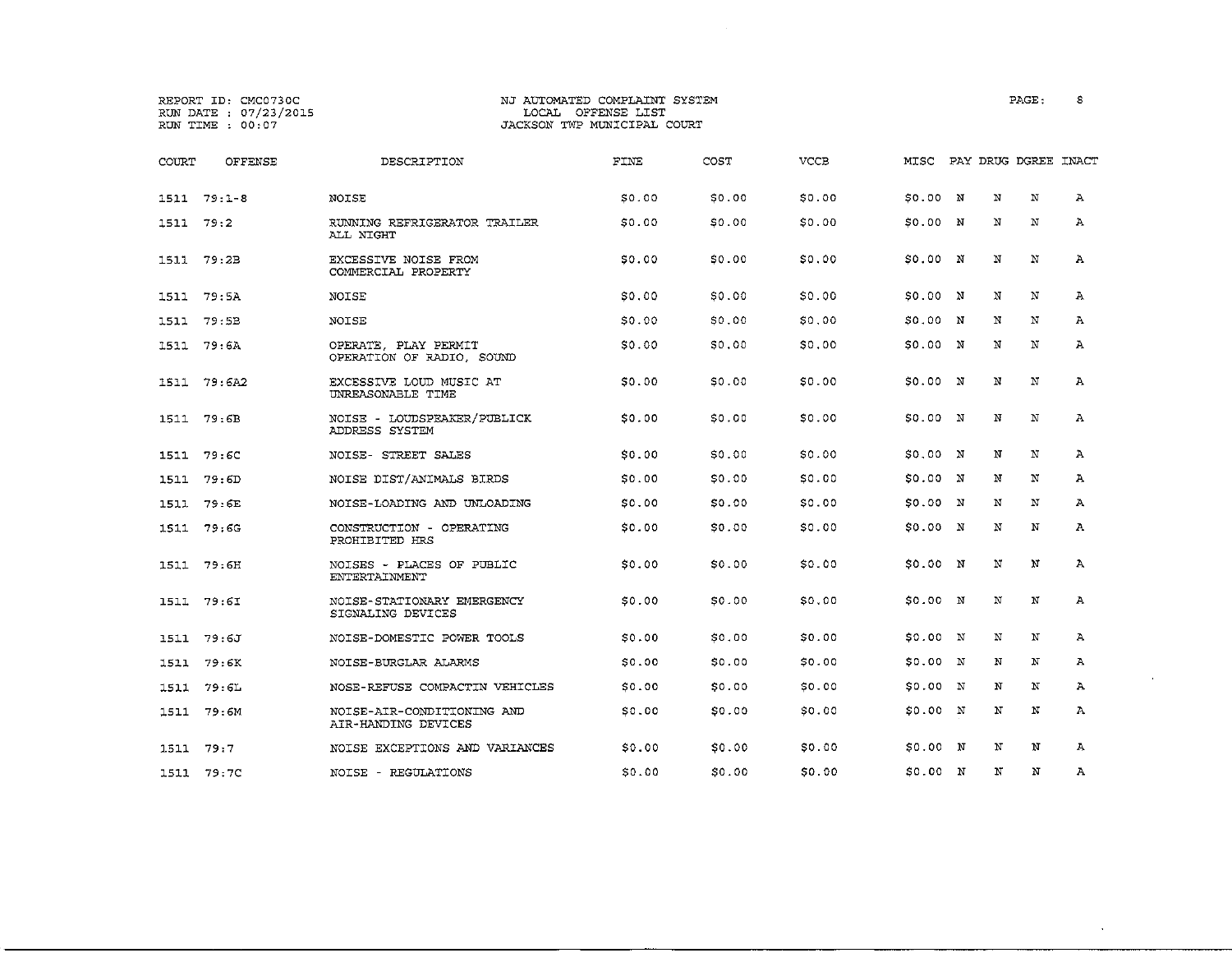## REPORT ID: CMC0730C NJ AUTOMATED COMPLAINT SYSTEM PAGE: 9 JACKSON TWP MUNICIPAL COURT

| COURT         | OFFENSE        | DESCRIPTION                                           | FINE         | COST   | VCCB   | MISC     |             | PAY DRUG DGREE INACT |   |
|---------------|----------------|-------------------------------------------------------|--------------|--------|--------|----------|-------------|----------------------|---|
| 1511 80-7     |                | OPERATIONS<br>MAINTENANCE                             | \$0.00       | \$0.00 | \$0.00 | \$0.00 N | $\mathbf N$ | N                    | А |
|               | 1511 80-11     | ALARM SYSTEMS-ALARM DISPATCH<br>REQUEST RECORDS       | \$0.00       | \$0.00 | \$0.00 | \$0.00 N | N           | N                    | А |
| 1511          | 80-14          | ALARM SYSTEMS-FINES                                   | \$0.00       | \$0.00 | \$0.00 | S0.00 N  | N           | N                    | A |
|               | 1511 80-19     | ALARM SYSTEMS- VIOLATION AND<br>PENALTIES             | \$0.00       | \$0.00 | \$0.00 | \$0.00 N | N           | N                    | А |
|               | $1511 81:1-4$  | PARADES & ASSEMBLIES - PARADES                        | SO 00        | \$0.00 | \$0.00 | 50.00 N  | N           | N                    | A |
|               | 1511 81:5-10   | PARADES<br>ASSEMBLIES - ROCK                          | \$0.00       | \$0.00 | \$0.00 | \$0.00 N | N           | N                    | А |
| 1511 82:1     |                | PARKS AND RECREATION -<br>CERTAIN CONDUCT PROHIBITE   | \$0,00       | \$0.00 | \$0.00 | \$0.00 N | N           | N                    | Α |
|               | $1511 82:1-4$  | <b>PARKS</b><br>RECREATION FACILITIES                 | \$0.00       | \$0.00 | \$0.00 | \$0.00 N | N           | N                    | А |
|               | 1511 82:1A     | <b>PARKS</b><br>REC FACILITIES-DAMAGE                 | \$0.00       | \$0.00 | \$0.00 | \$0.00 N | Ń           | N                    | А |
|               | 1511 82:1G     | PARKS AND RECREATION - ENTRY<br>PARK CLOSED HOURS     | S0.00        | \$0.00 | \$0.00 | \$0.00 N | N           | N                    | А |
| 1511          | 82:1N          | PARKS & RECREATION                                    | \$0.00       | \$0.00 | \$0.00 | SO.00 N  | N           | N                    | А |
|               | 1511 82:5-27   | <b>PARKS</b><br>RECREATION FAC -                      | 50.00        | \$0.00 | \$0.00 | S0.00 N  | N           | N                    | А |
|               | 1511 82:16     | PARKS AND RECREATION -<br>DISORDERLY CONDUCT          | \$0.00       | \$0.00 | \$0.00 | 50.00 N  | N           | N                    | Α |
|               | 1511 82:18     | PARKS<br>RECREATION -                                 | <b>SO.00</b> | \$0.00 | \$0.00 | 50.00 N  | N           | N                    | А |
|               | 1511 82:24     | DAMAGE TO TWP PROPERTY WITH<br>MOTOR VEHICLE          | \$0.00       | \$0.00 | \$0.00 | 50.00 N  | N           | N                    | Α |
| $1511 84 - 2$ |                | SECONDHAND DEALERS - LICENSE<br>REQUIRED, ADVERTISING | 50.00        | \$0.00 | \$0.00 | 50.00 N  | N           | N                    | А |
|               | $1511 85:1-18$ | RAFFLES & BINGO                                       | <b>SO.00</b> | \$0.00 | \$0.00 | \$0.00 N | N           | N                    | А |
|               | 1511 85A:1-19  | RENT CONTROL FOR APARTMENTS                           | \$0.00       | \$0.00 | \$0.00 | \$0.00 N | N           | N                    | А |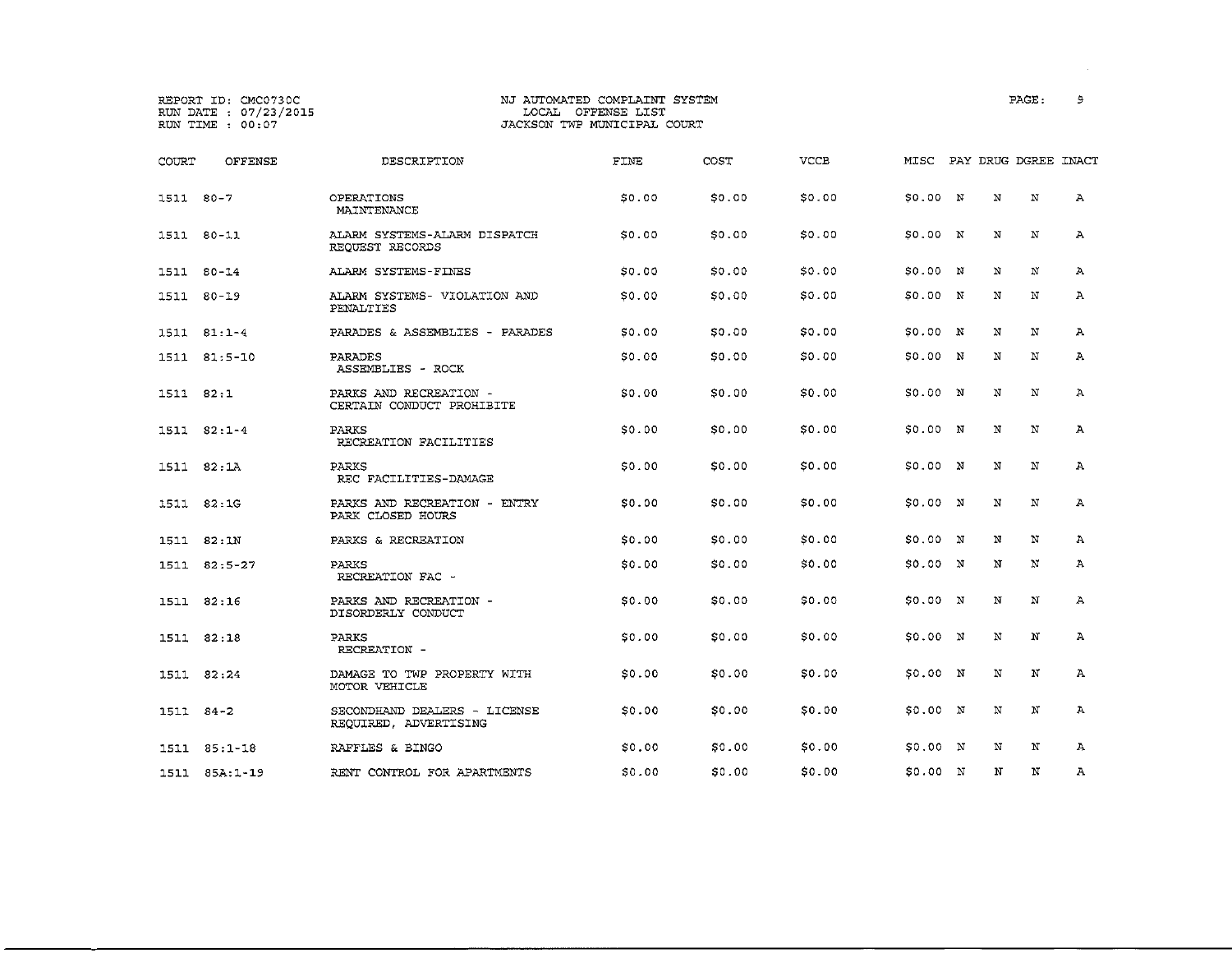|           | REPORT ID: CMC0730C<br>RUN DATE : 07/23/2015<br>RUN TIME : 00:07 | NJ AUTOMATED COMPLAINT SYSTEM<br>LOCAL OFFENSE LIST<br>JACKSON TWP MUNICIPAL COURT |          |         |             |          |                      | PAGE:      | 10           |
|-----------|------------------------------------------------------------------|------------------------------------------------------------------------------------|----------|---------|-------------|----------|----------------------|------------|--------------|
| COURT     | OFFENSE                                                          | DESCRIPTION                                                                        | FINE     | COST    | <b>VCCB</b> | MISC     | PAY DRUG DGREE INACT |            |              |
| 1511 86-7 |                                                                  | CONSUMPTION , CERTAIN PLACES                                                       | SO.00    | \$0.00  | \$0.00      | \$0.00 N | N                    | N          | $\mathbf{A}$ |
|           | 1511 86:1-20                                                     | RENT CONTROL FOR MOBILE HOME<br><b>PARKS</b>                                       | SO.00    | \$0.00  | \$0.00      | \$0.00 N | N                    | N          | A            |
|           | 1511 86:16                                                       | FAILURE TO MAINTAIN FACILITIES<br>AND EOUIPMENT                                    | 50.00    | \$0.00  | \$0.00      | \$0.00 N | N                    | N          | Α            |
| 1511 88:2 |                                                                  | NAMES/ADDRESSES MARKED ON<br>CARTS                                                 | \$0.00   | \$0.00  | \$0.00      | \$0.00 N | N                    | ${\bf N}$  | Α            |
| 1511 88:3 |                                                                  | ABANDONED/UNATTENDED SHOPPING<br>CART                                              | \$55.00  | \$24.00 | \$0.00      | \$0.00 Y | N                    | N          | Α            |
| 1511      | 88:4                                                             | REMOVAL OF CARTS FRON RETAIL<br><b>ESTABL</b>                                      | \$55.00  | \$24.00 | \$0.00      | \$0.00 X | N                    | N          | $\mathbf{A}$ |
| 1511 89:3 |                                                                  | SMOKING IN A PUBLIC BLDG                                                           | \$0.00   | \$0.00  | \$0.00      | \$0.00 N | N                    | N          | Α            |
|           | 1511 89:12                                                       | AMUSEMENT PARK-SMOKING<br>PROHIBITION                                              | SO.00    | \$0.00  | \$0.00      | \$0.00 N | N                    | N          | А            |
| 1511      | 90:1-11                                                          | SOIL EROSION<br>SEDIMENT                                                           | 50.00    | \$0.00  | \$0.00      | \$0.00 N | N                    | $_{\rm N}$ | А            |
| 1511      | 90:8                                                             | SOIL EROSION<br>SEDIMENT                                                           | \$0.00   | \$0.00  | \$0.00      | \$0.00 N | N                    | N          | $\Lambda$    |
| 1511      | $90A:1-13$                                                       | SOLID WASTE - DUMPING                                                              | \$0.00   | \$0.00  | \$0.00      | \$0.00 N | N                    | N          | $\mathbf{A}$ |
| 1511      | 90A:3                                                            | <b>DUMPING</b><br>DISPOSAL/IMPROPER                                                | \$0.00   | \$0.00  | \$0.00      | \$0.00 N | N                    | N          | А            |
| 1511      | 90A:4                                                            | DUMPING<br>DISPOSAL/LIQUID                                                         | \$0.00   | \$0.00  | \$0.00      | 50.00 N  | N                    | N          | Ά            |
| 1511      | 90A:5                                                            | UNLAWFUL LITTERING                                                                 | \$156.00 | \$24.00 | \$0.00      | \$0.00 Y | N                    | N          | А            |
| 1511      | 90A:6                                                            | DUMPING<br>DISPOSAL/ACCIDENTAL                                                     | \$0.00   | \$0.00  | \$0.00      | \$0.00 N | Ν                    | N          | А            |
| 1511      | 90A:7                                                            | DUMPING<br>DISPOSAL/PROPERTY                                                       | 50.00    | \$0.00  | \$0.00      | \$0.00 N | N                    | N          | А            |
|           | 1511 90A:9                                                       | FAILURE TO REMOVE WASTE                                                            | \$0.00   | \$0.00  | \$0.00      | \$0.00 N | N                    | N          | А            |
|           | 1511 91:32                                                       | FAIL TO HAVE GUARD/BARRICADE/S<br>IGN AT CONST SITE                                | \$0.00   | \$0.00  | \$0.00      | \$0.00 N | N                    | N          | $\Lambda$    |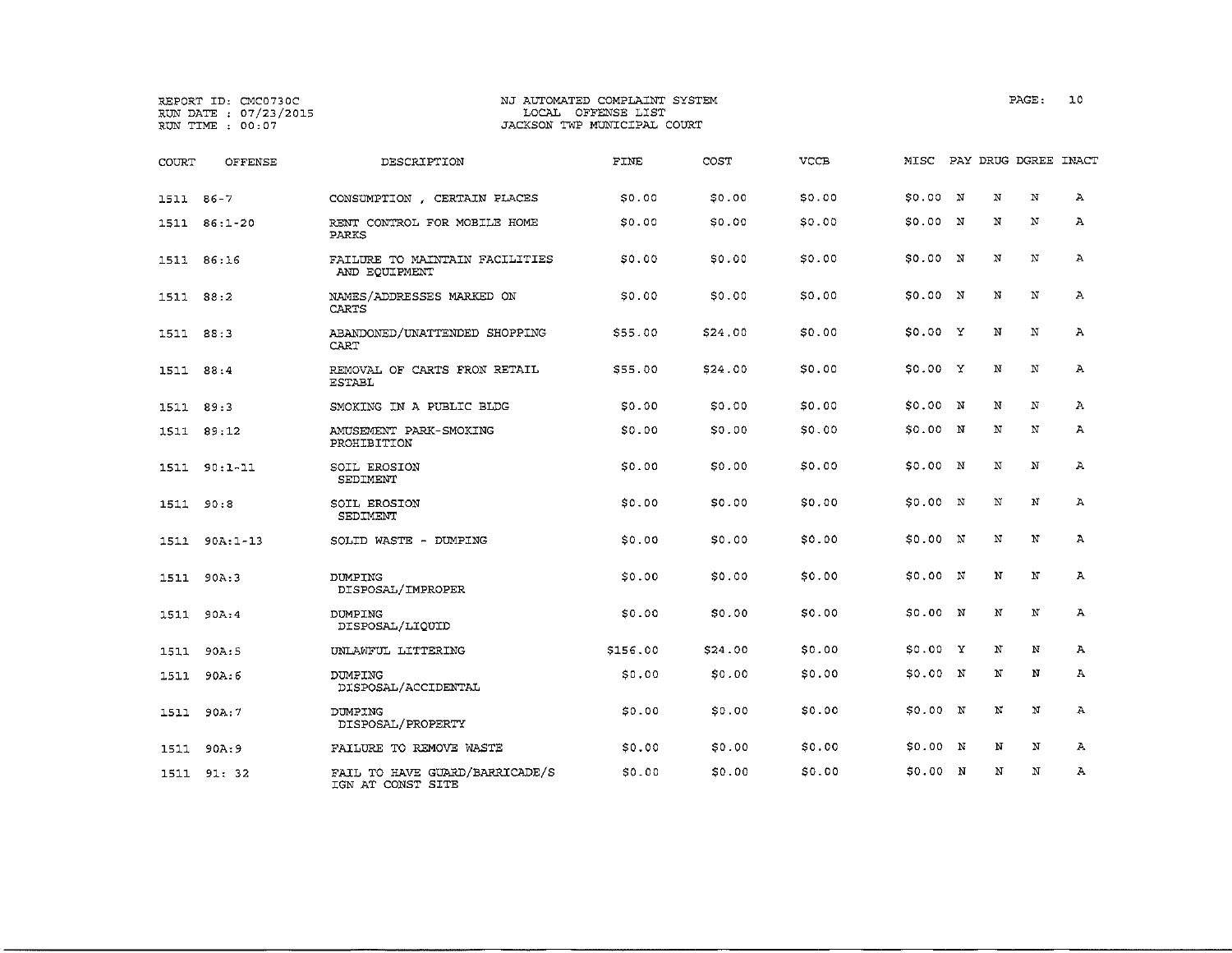|           | REPORT ID: CMC0730C<br>RUN DATE : 07/23/2015<br>RUN TIME : 00:07 |                                                          | NJ AUTOMATED COMPLAINT SYSTEM<br>LOCAL OFFENSE LIST<br>JACKSON TWP MUNICIPAL COURT |         |        |          |                      | PAGE:        | 11           |
|-----------|------------------------------------------------------------------|----------------------------------------------------------|------------------------------------------------------------------------------------|---------|--------|----------|----------------------|--------------|--------------|
| COURT     | OFFENSE                                                          | DESCRIPTION                                              | FINE                                                                               | COST    | VCCB   | MISC     | PAY DRUG DGREE INACT |              |              |
|           | 1511 91:1-5                                                      | <b>STREETS</b><br>SIDEWALKS-CURBS.                       | \$0.00                                                                             | \$0.00  | \$0.00 | \$0.00 N | N                    | N            | A            |
| 1511 91:7 |                                                                  | SIDEWALK FREE FROM GRASS ICE, S<br>NOW OTHER IMPEDIMENTS | \$55.00                                                                            | \$24.00 | \$0.00 | \$0.00 Y | N                    | N            | Ά            |
| 1511 91:8 |                                                                  | OBSTRUCTION OF STREETS                                   | \$55.00                                                                            | \$24.00 | \$0.00 | S0.00 Y  | Ν                    | N            | А            |
| 1511 91:9 |                                                                  | DEPOSITING/THROW MATTER ON<br><b>STREETS</b>             | \$55.00                                                                            | \$24.00 | \$0.00 | \$0.00 Y | N                    | N            | A            |
|           | 1511 91:11                                                       | FAILURE TO MAINTAIN SIDEWALK                             | SO.00                                                                              | \$0.00  | \$0.00 | 50.00 N  | N                    | N            | $\mathbf{A}$ |
| 1511      | $91:11 - 21$                                                     | STREET OPENINGS                                          | <b>SO.00</b>                                                                       | \$0.00  | \$0.00 | \$0.00 N | N                    | N            | $\mathbf{A}$ |
|           | 1511 91:26-28                                                    | STREET NUMBERING SYSTEM                                  | \$0.00                                                                             | \$0.00  | \$0.00 | \$0.00 N | N                    | N            | A            |
| 1511      | 91:27                                                            | <b>STREET</b><br>SIDEWALKS - INSTALL                     | SO.00                                                                              | \$0.00  | \$0.00 | \$0.00 N | N                    | N            | Ά            |
|           | 1511 91:29                                                       | STREET/HIGHWAY CONSTRUCTION                              | \$0.00                                                                             | \$0.00  | \$0.00 | \$0.00 N | N                    | N            | А            |
|           | 1511 91:29-37                                                    | STREET/HGWY - CONST                                      | \$0.00                                                                             | \$0.00  | \$0.00 | \$0.00 N | N                    | $\mathbf{N}$ | A            |
|           | 1511 91:30                                                       | PRECONSTRUCTION MEETING                                  | \$0,00                                                                             | \$0.00  | \$0.00 | \$0.00 N | N                    | N            | А            |
|           | 1511 91:31                                                       | STREETS AND SIDE WALKS -<br>TRAFFIC DIRECTORS            | \$0.00                                                                             | \$0.00  | \$0.00 | \$0.00 N | $\,$ $\,$ $\,$       | N            | Α            |
|           | 1511 91:32                                                       | FAIL TO HAVE PROPER/AMPLE<br>GUARD/BARRICADE AT CONST    | \$0.00                                                                             | \$0.00  | \$0.00 | \$0.00 N | $\mathbf N$          | N            | A            |
|           | 1511 91:33                                                       | CLOSING AND DETOURS                                      | \$0.00                                                                             | \$0.00  | \$0.00 | \$0.00 N | N                    | N            | Α            |
|           | 1511 91:34                                                       | STREETS AND SIDE WALKS - TIME<br>LIMITS                  | \$0.00                                                                             | \$0.00  | \$0.00 | S0.00 N  | N                    | N            | А            |
|           | 1511 91:35                                                       | STREETS AND SIDE WALKS -<br>EMERGENCY CONTACT PHONE #    | \$0.00                                                                             | \$0.00  | \$0.00 | \$0.00 N | N                    | N            | Α            |
|           | 1511 91:36                                                       | STREETS AND SIDE WALKS - STOP<br>WORK                    | \$0.00                                                                             | \$0.00  | \$0.00 | \$0.00 N | N                    | $_{\rm N}$   | A            |
| 1511      | $97:1-37$                                                        | <b>TAXICABS</b>                                          | \$0.00                                                                             | \$0.00  | SO.00  | \$0.00 N | N                    | N            | A            |
| 1511      | 98-9                                                             | CONTROL AND CARE OF ANIMALS -<br>RUNNING AT LARGE        | \$35.00                                                                            | \$24.00 | \$0.00 | \$0.00 Y | N                    | N            | Α            |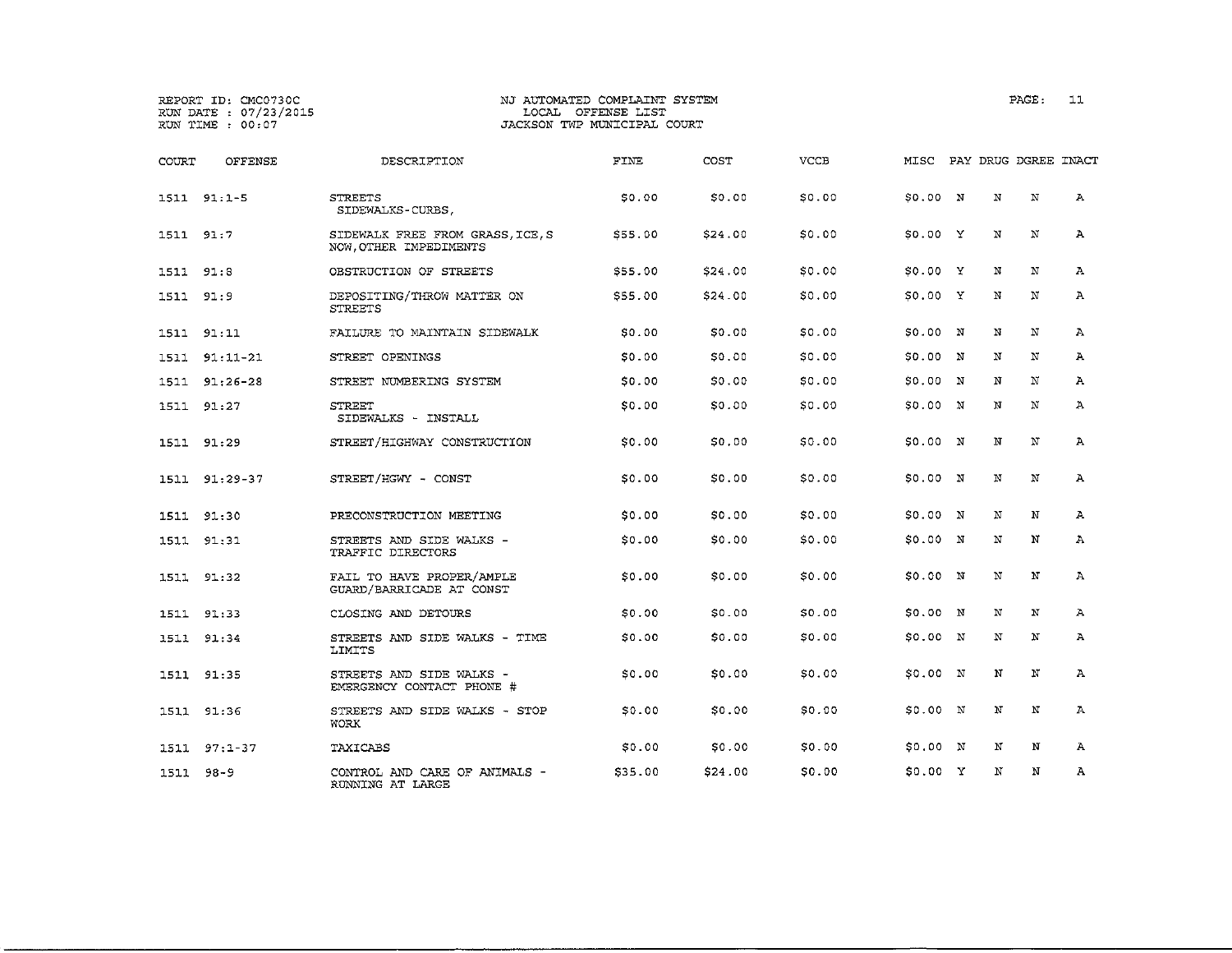|       | REPORT ID: CMC0730C<br>RUN DATE : 07/23/2015<br>RUN TIME : 00:07 |                                                         | NJ AUTOMATED COMPLAINT SYSTEM<br>LOCAL OFFENSE LIST<br>JACKSON TWP MUNICIPAL COURT |         |             |          | PAGE:                | 12           |
|-------|------------------------------------------------------------------|---------------------------------------------------------|------------------------------------------------------------------------------------|---------|-------------|----------|----------------------|--------------|
| COURT | <b>OFFENSE</b>                                                   | DESCRIPTION                                             | FINE                                                                               | COST    | <b>VCCB</b> | MISC     | PAY DRUG DGREE INACT |              |
|       | 1511 98-10                                                       | CONTROL/CARE OF ANIMALS-ADEQUA<br>TE LEASH REQUIRED     | \$35.00                                                                            | \$24.00 | \$0.00      | \$0.00 Y | N<br>N               | Α            |
|       | 1511 98-11                                                       | CONTROL AND CARE OF ANIMALS-TR<br>AINING FOR HUNTING    | SO.00                                                                              | \$0.00  | \$0.00      | SO.OO N  | N<br>N               | Α            |
|       | 1511 98-12                                                       | CONTROL/CARE OF ANIMALS-ANIMAL<br>S ON PRIVATE PROPERTY | \$35.00                                                                            | \$24.00 | \$0.00      | \$0.00 Y | N<br>N               | $\mathbf{A}$ |
|       | 1511 98-13                                                       | CONTROL/CARE OF ANIMALS-DOGS<br>CREATING DISTURBANCES   | \$35.00                                                                            | \$24.00 | \$0.00      | \$0.00 Y | N<br>N               | Α            |
|       | 1511 98-14                                                       | CONTROL/CARE OF ANIMALS-OWNER<br>RESPOSTIBILITY         | \$35.00                                                                            | \$24.00 | \$0.00      | S0.00 Y  | N<br>N               | A            |
|       | 1511 98-17                                                       | CONTROL/CARE OF ANIMALS-FAILUR<br>E TO OBTAIN LICENSE   | \$35.00                                                                            | \$24,00 | \$0.00      | \$0.00 Y | N<br>N               | Α            |
|       | 1511 98-18                                                       | CONTROL AND CARE OF ANIMALS.<br>DOGS IN HEAT            | \$0,00                                                                             | \$0.00  | \$0.00      | SO.OO N  | N<br>N               | A            |
|       | 1511 98-19                                                       | FAILURE TO PROVIDE CONTROL-ANI<br>MALS                  | S0.00                                                                              | \$0.00  | \$0.00      | S0.00 N  | N<br>N               | $\mathbf{A}$ |
|       | 1511 98-20                                                       | FAILURE TO PROVIDE PROPER<br>CARE/ANIMALS               | \$0.00                                                                             | \$0.00  | \$0.00      | 50.00 N  | $_{\rm N}$<br>N      | Α            |
|       | 1511 98-21                                                       | CONTROL AND CARE OF ANIMALS-AN<br>IMALS AS PRIZES       | SO.00                                                                              | \$0.00  | \$0.00      | S0.00 N  | N<br>N               | Α            |
|       | 1511 98-25                                                       | KENNELS<br>PET SHOPS - LICENSE                          | \$35.00                                                                            | \$24.00 | \$0.00      | \$0.00 Y | N<br>N               | A            |
|       | 1511 98-40                                                       | FENCING HORSES AND OTHER<br>LIVESTOCK - REGULATIONS     | \$35.00                                                                            | \$24.00 | \$0.00      | \$0.00 Y | N<br>N               | Α            |
|       | 1511 98:30                                                       | FAILURE TO REIMBURSE TWP FOR<br>HAZ-MAT SPILL           | SO.00                                                                              | \$0.00  | \$0.00      | \$0.00 N | N<br>N               | А            |
|       | 1511 99:A2                                                       | PARK. TRAILERS OUTSIDE OF<br>CAMPGROUNDS                | \$0.00                                                                             | \$0.00  | \$0.00      | 50.00 N  | N<br>N               | Α            |
|       | 1511 99:2A                                                       | PARKING TRAILERS OUTSIDE OF<br>CAMPGROUNDS              | \$35.00                                                                            | \$24.00 | \$0.00      | \$0.00 Y | N<br>N               | $\mathbf{A}$ |
|       | $1511 99:4-9$                                                    | TRAILER CAMPS & CAMPSITES                               | \$0.00                                                                             | \$0.00  | \$0.00      | 50.00 N  | N<br>N               | Α            |
|       | 1511 99:7                                                        | TRAILER, CAMPSITE REQUIREMENTS                          | \$0,00                                                                             | \$0.00  | \$0.00      | \$0.00 N | N<br>N               | A            |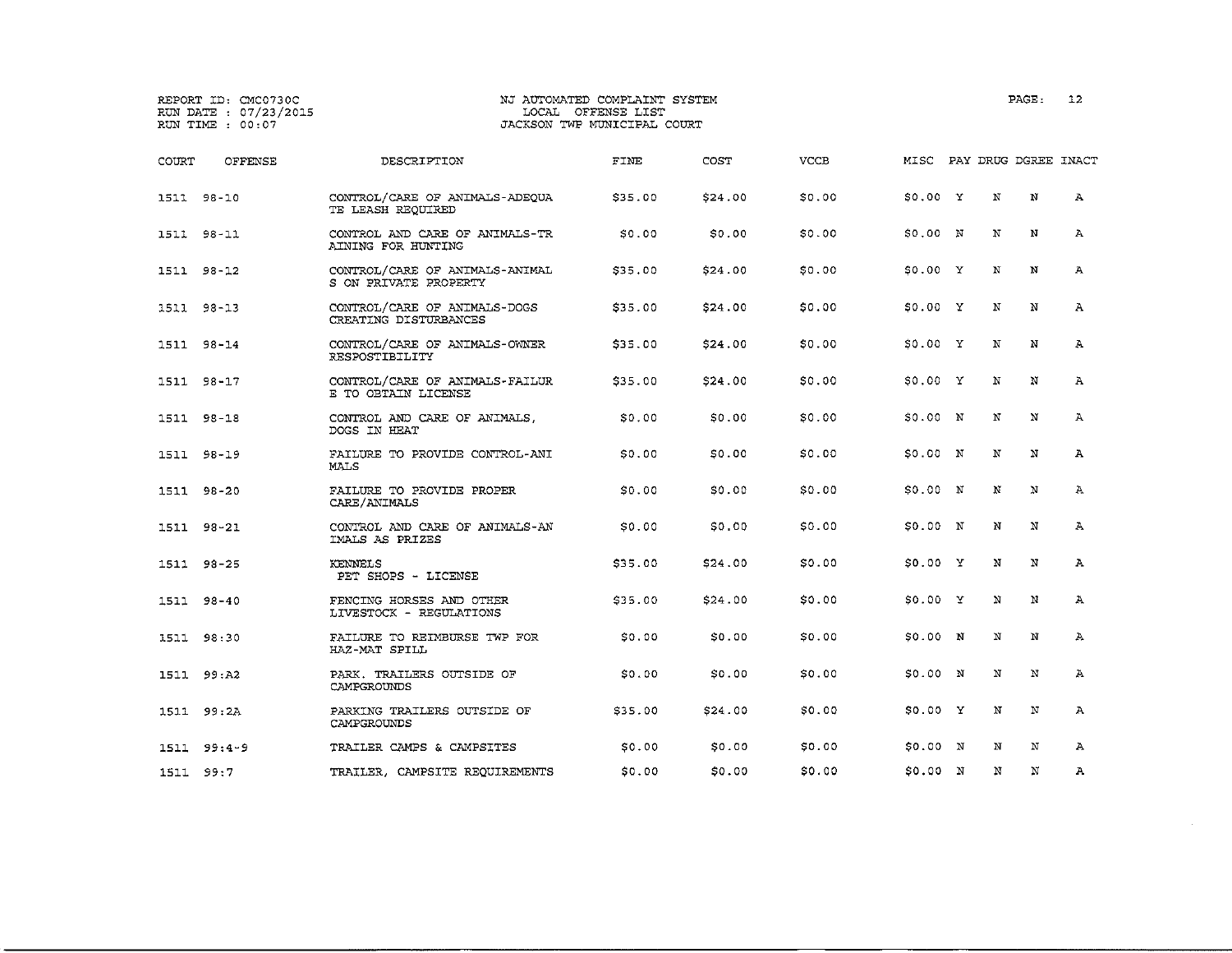### REPORT ID: CMC0730C NJ AUTOMATED COMPLAINT SYSTEM PAGE: l3 JACKSON TWP MUNICIPAL COURT

COURT OFFENSE DESCRIPTION FINE COST VCCB MISC PAY DRUG DGREE INACT 1511 100:2 REMOVAL OF TREES W/O PROPER \$0.00 \$0.00 \$0.00 \$0.00 <sup>N</sup> <sup>N</sup> N A PERMIT 1511 100:3 TREE REMOVAL/PERMIT APPLICABIL \$0.00 \$0.00 \$0.00 \$0.00 N N N A ITY 1511 100:17 TREE REMOVAL - VIOLATIONS AND \$0.00 \$0.00 \$0.00 \$0.00 <sup>N</sup> <sup>N</sup> <sup>N</sup> A PENALTIES 1511 101:1-6 TRESPASSING ON PUBLIC PROP \$0.00 \$0.00 \$0.00 \$0.00 <sup>N</sup> N N A 1511 102:1 NO UNREG VEHICLES ON PRIVATE \$0.00 \$0.00 \$0.00 \$0.00 <sup>N</sup> N N A PROPERTY 1511 102:1-7 VEE \$0.00 \$0.00 \$0.00 \$0.00 <sup>N</sup> <sup>N</sup> <sup>N</sup> A OTHER MACHINERY - 1511 102:2 KEEPING STORING VEHICLE OUT \$0.00 \$0.00 \$0.00 \$0.00 N N N A OF DOORS PROHIBITED 1511 103-10.1 HANDICAP PARKING REGULATIONS, \$62.00 \$24.00 \$0.00 \$0.00 <sup>y</sup> <sup>N</sup> <sup>N</sup> A LANES, SIGNS 1511 103:44.4 VEHICLES \$0.00 \$0.00 \$0.00 \$0.00 N N N A TRAFFIC - 1511 103:337 UNREGISTERED VEHICLES-STORAGE/ \$0.00 \$0.00 \$0.00 \$0.00 N N N A ABANDONMENT PROHIBITED 1511 104:1-10 VEHICLES - SECOND HAND DEALERS \$0.00 \$0.00 \$0.00 \$0.00 N N N A 1511 105:3C CREATE LOUD OR UNNECESSARY \$0.00 \$0.00 \$0.00 \$0.00 N N <sup>N</sup> A NOISE TO DISTURB PEACE 1511 106:4 TAMPERING WITH MUA / WATER \$0.00 \$0.00 \$0.00 \$0.00 <sup>N</sup> N N A COMPANY 1511 106A:1-20 WATER DISTRIBUTION SYSTEM \$0.00 \$0.00 \$0.00 \$0.00 N N <sup>N</sup> A 1511 107:1-6 WATER EMERGENCIES \$0.00 \$0.00 \$0.00 \$0.00 N N N A 1511 108:1-15 WRECKERS & TOWERS \$0.00 \$0.00 \$0.00 \$0.00 <sup>N</sup> <sup>N</sup> <sup>N</sup> A 1511 109-133 LAND USE - ACCESSORY BUILDINGS \$0.00 \$0.00 \$0.00 \$0.00 N N N A 1511 109:6 LAND USE AND DEVELOPMENT \$0.00 \$0.00 SO.OO \$0.00 N N N A 1511 109:7-198 LAND USE ADMIN. - ALL \$0.00 \$0.00 *\$0.00* \$0.00 <sup>N</sup> <sup>N</sup> <sup>N</sup> A INCLUSIVE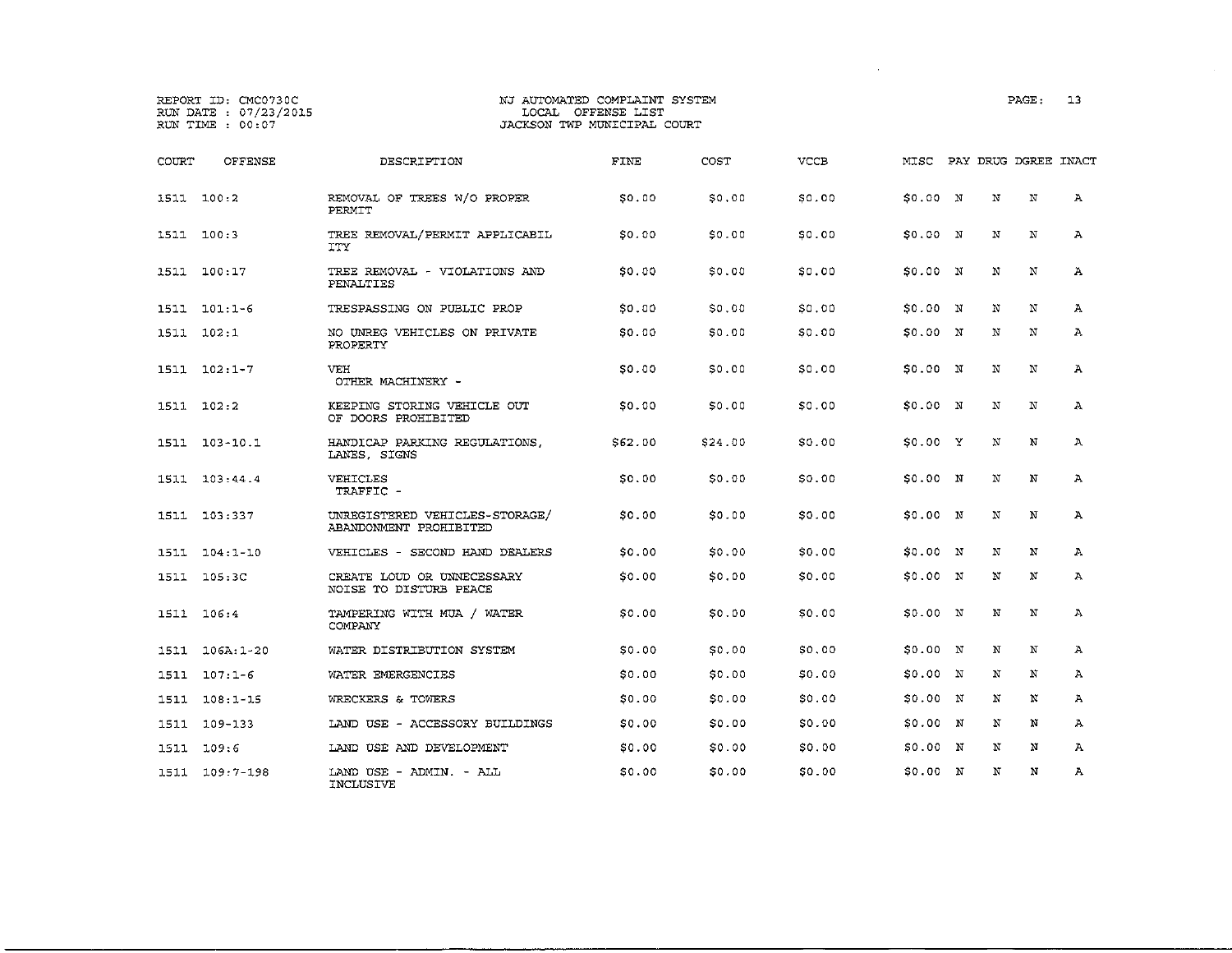## REPORT ID; CMC0730C NJ AUTOMATED COMPLAINT SYSTEM PAGE: 14 JACKSON TWP MUNICIPAL COURT

| COURT | OFFENSE      | DESCRIPTION                                           | FINE   | COST         | <b>VCCB</b> | MISC                |              | PAY DRUG DGREE INACT |              |
|-------|--------------|-------------------------------------------------------|--------|--------------|-------------|---------------------|--------------|----------------------|--------------|
|       | 1511 109:10  | ERECTING SHED WITHOUT HAVING<br>APPROVAL              | \$0.00 | <b>SO.00</b> | \$0.00      | \$0.00 N            | $\mathbf N$  | $\mathbf N$          | $\mathbf{A}$ |
| 1511  | 109:10A(D)   | NO PERMIT GROUND IMPROVEMENTS<br><b>SHED</b>          | \$0.00 | 50.00        | \$0.00      | \$0.00 N            | N            | N                    | $\mathbf{A}$ |
| 1511  | 109:10C      | FAIL TO GET ZONINGAND BLDG<br>PERMITS                 | \$0.00 | S0.00        | \$0.00      | SO.00 N             | N            | $\mathbf N$          | $\mathbf{A}$ |
|       | 1511 109:21  | LAND USE: DEVELOPMENT<br>APPLICATION PROCEDURES       | \$0.00 | SO.00        | \$0.00      | \$0.00 N            | N            | $\mathbf N$          | Α            |
|       | 1511 109:22  | FAIL TO OBTAIN A DEVELOPMENT<br>CERTIFICATE FOR FENCE | \$0.00 | SO.00        | \$0.00      | \$0.00 N            | N            | N                    | $\mathbf{A}$ |
| 1511  | 109:29       | MINOR SITE PLANS/LAND USE AND<br>DEVELOPMENT          | \$0.00 | \$0.00       | \$0.00      | \$0.00 <sub>N</sub> | $\mathbf N$  | $\mathbf N$          | $\mathbf{A}$ |
|       | 1511 109:33  | LAND USE/DEVELOPMENT -<br>ACCESSORY BUILDINGS         | \$0.00 | SO.00        | \$0.00      | \$0.00 N            | $\mathbf N$  | N                    | $\mathbf{A}$ |
|       | 1511 109:38  | SITE MAINTENANCE DURING<br>CONSTRUCTION               | \$0.00 | \$0.00       | \$0.00      | \$0.00 N            | N            | N                    | $\mathbf{A}$ |
|       | 1511 109:44  | CONDUCT A BUSINESS/R-2, R-3, R-5<br>RESIDENTIAL ZONES | \$0.00 | 50.00        | \$0.00      | \$0.00 N            | $\mathbf{N}$ | $\mathbf N$          | $\mathbf{A}$ |
|       | 1511 109:44B | PERMITTED ACCESSARY USES OF<br><b>ELDG</b>            | \$0.00 | \$0.00       | \$0.00      | \$0.00 N            | N            | N                    | $\mathbf{A}$ |
|       | 1511 109:45  | RESIDENTIAL ZONES R-9.R-15<br>AND R-20                | \$0.00 | SO.00        | \$0.00      | SO.00 N             | $\mathbf N$  | $\mathbf N$          | $\mathbf{A}$ |
|       | 1511 109:47  | MHP - MOBILE HOME PARK ZONE                           | \$0.00 | \$0.00       | \$0.00      | \$0.00 N            | N            | N                    | А.           |
|       | 1511 109:54  | OPERATING BUSINESS IN<br>RESIDENTIAL ZONE             | \$0.00 | SO.00        | \$0.00      | \$0.00 N            | N            | N                    | $\mathbf{A}$ |
|       | 1511 109:56  | LAND USE<br>DEVELOPMENT - I                           | \$0.00 | SO.00        | \$0.00      | \$0.00 N            | $_{\rm N}$   | N                    | А            |

1511 109:56A INDUSTRIAL ZONES-PERMITTED \$0.00 \$0.00 \$0.00 \$0.00 N N N A

1511 109:56B INDUSTRIAL ZONES - PERMITTED \$0.00 \$0.00 \$0.00 \$0.00 N N N A

1511 109:56C INDUSTRIAL ZONES-CONDITIONAL \$0.00 \$0.00 \$0.00 \$0.00 N N N A

PRINCIPAL USES OF BLDGS

ACCESSORY USES OF BLDGS

USES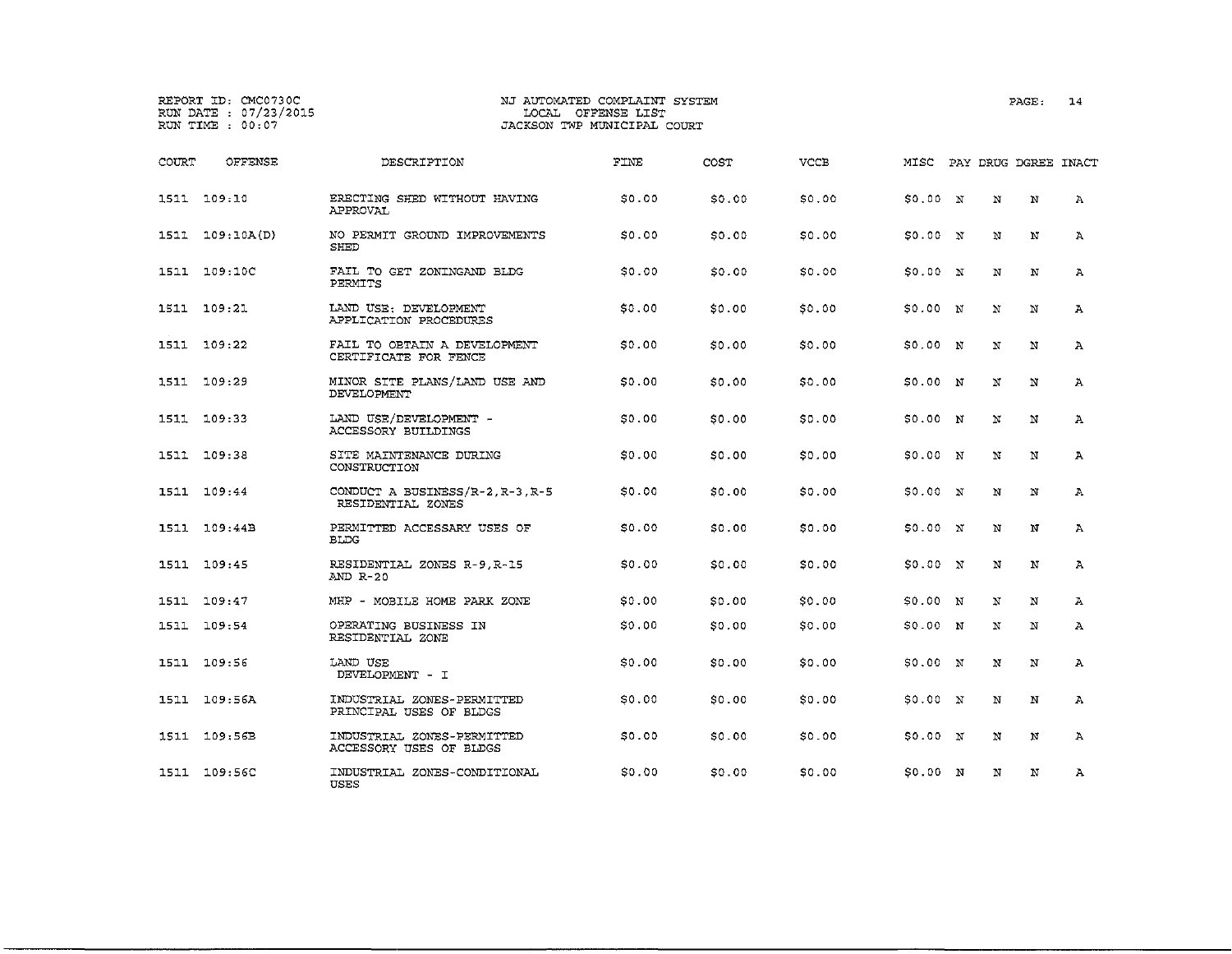|              | REPORT ID: CMC0730C<br>RUN DATE : 07/23/2015<br>RUN TIME : 00:07 |                                                          | NJ AUTOMATED COMPLAINT SYSTEM<br>LOCAL OFFENSE LIST<br>JACKSON TWP MUNICIPAL COURT |        |             |                           |   | PAGE:        | 15           |
|--------------|------------------------------------------------------------------|----------------------------------------------------------|------------------------------------------------------------------------------------|--------|-------------|---------------------------|---|--------------|--------------|
| <b>COURT</b> | <b>OFFENSE</b>                                                   | DESCRIPTION                                              | FINE                                                                               | COST   | <b>VCCB</b> | MISC PAY DRUG DGREE INACT |   |              |              |
|              | 1511 109:57C                                                     | NO PARKING STORAGE OF HAZ-MAT<br>IN TRACTOR TRAILER      | \$0.00                                                                             | \$0.00 | \$0.00      | \$0.00 N                  | N | $\mathbf N$  | А            |
|              | 1511 109:59                                                      | DEVELOPMENT PERMIT REQUIRED-LA<br>ND USE AND DEVELOPMENT | \$0.00                                                                             | \$0.00 | \$0.00      | 50.00 N                   | N | N            | A            |
|              | 1511 109:77                                                      | RD RURAL DEVELOPMENT ZONE -<br>LAND USE                  | 50.00                                                                              | \$0.00 | \$0.00      | \$0.00 N                  | N | N            | A            |
| 1511         | $109:77 - B - 2 - C$                                             | OVERNIGHT PARKING OF<br>COMMERCIAL VEHICLES              | \$0.00                                                                             | \$0.00 | \$0.00      | \$0.00 N                  | N | $_{\rm N}$   | Α            |
|              | 1511 109:80                                                      | LAND USE AND DEVELOPMENT-RD1<br>ZONE                     | <b>SO.00</b>                                                                       | \$0.00 | \$0.00      | \$0.00 N                  | N | N            | Α            |
|              | 1511 109:83                                                      | PLACING MOBILE HOME/TRAILER<br>AT SITE W/O PROPER PERMIT | \$0.00                                                                             | \$0.00 | \$0.00      | \$0.00 N                  | N | $\mathbf N$  | A            |
|              | 1511 109:99                                                      | SELLING USED VEHICLES W/O<br>SITE PLAN                   | \$0.00                                                                             | \$0.00 | \$0.00      | \$0.00 N                  | N | $\mathbf{N}$ | А            |
|              | 1511 109:112                                                     | HOME OCCUPATIONS                                         | \$0.00                                                                             | \$0.00 | \$0.00      | \$0.00 N                  | N | N            | $\mathbf{A}$ |
|              | 1511 109:113                                                     | LAND USE AND DEVELOPMENT--HOME<br>PROFESSIONAL OFFICES   | \$0.00                                                                             | \$0.00 | \$0.00      | \$0.00 N                  | N | N            | А            |
|              | 1511 109:122                                                     | LAND USE AND DEVELOPMENT -<br>TRUCK TERMINALS            | \$0.00                                                                             | \$0.00 | \$0.00      | \$0.00 N                  | N | N            | Α            |
|              | 1511 109:123                                                     | LAND USE - ANIMAL CARE<br>FACILITIES                     | \$0.00                                                                             | \$0.00 | \$0.00      | \$0.00 N                  | N | N            | Α            |
| 1511         | 109:124                                                          | NONCONFORMING USES, LOTS,<br><b>BUILDING</b>             | 50.00                                                                              | \$0.00 | \$0.00      | \$0.00 N                  | N | N            | Α            |
|              | 1511 109:130.1                                                   | LOTS OF RECORD, LAND USE                                 | S0.00                                                                              | \$0.00 | \$0.00      | 50.00 N                   | N | N            | $\mathbf{A}$ |
|              | 1511 109:133                                                     | LAND USE<br>DEVELOPMENT -                                | \$0.00                                                                             | \$0.00 | \$0.00      | \$0.00 N                  | N | N            | A            |
|              | 1511 109:138                                                     | LAND USE AND DEVELOPMENT -<br>BULK STORAGE               | \$0,00                                                                             | \$0.00 | \$0.00      | \$0.00 N                  | N | N            | Α            |
|              | 1511 109:146                                                     | OUTDOOR STORAGE OF MATERIALS                             | \$0.00                                                                             | \$0.00 | \$0.00      | \$0.00 N                  | N | N            | $\mathbf{A}$ |
|              | 1511 109:147                                                     | LAND USE & DEVELOPMENT-PERFORM<br>ANCE STANDARDS         | \$0.00                                                                             | \$0.00 | \$0.00      | \$0.00 N                  | N | N            | $\mathbf{A}$ |

 $\sim$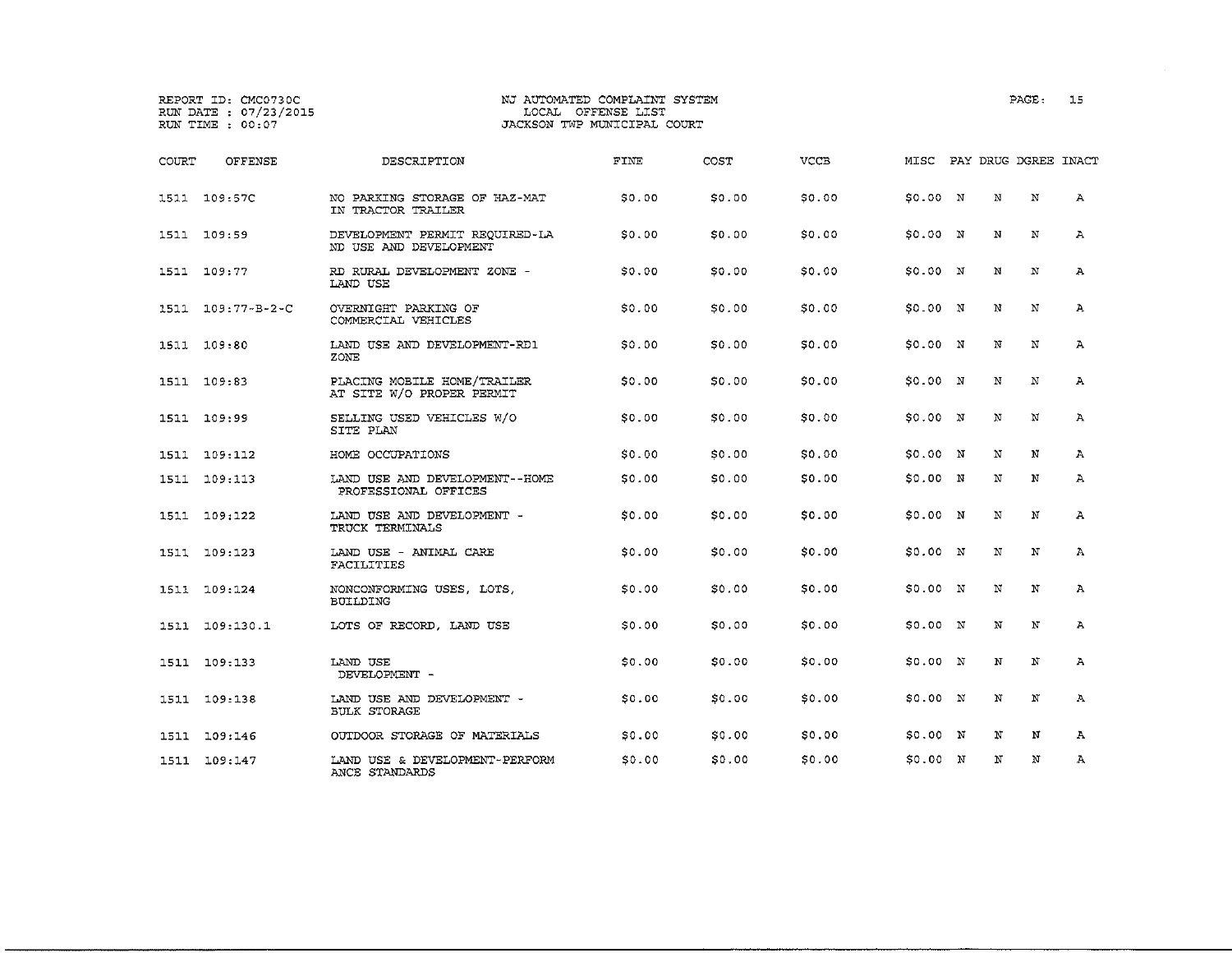# REPORT ID: CMC0730C NJ AUTOMATED COMPLAINT SYSTEM PAGE: 16 RUN DATE : 07/23/2015 LOCAL OFFENSE LIST<br>RUN TIME : 00:07 RUN DACKSON TWP MUNICIPAL COURT

| COURT | OFFENSE               | DESCRIPTION                                              | FINE   | COST   | <b>VCCE</b> | MISC          |             |   | PAY DRUG DGREE INACT |              |
|-------|-----------------------|----------------------------------------------------------|--------|--------|-------------|---------------|-------------|---|----------------------|--------------|
|       | 1511 109:151          | PROPERTY MAIN/GRASS SHRUBS                               | \$0.00 | \$0.00 | \$0.00      | \$0.00        | $\mathbf N$ | N | N                    | $\mathbf{A}$ |
| 1511  | 109:151-6             | FAIL TO MAINTAIN PROPERTY                                | \$0.00 | SO.00  | \$0.00      | \$0.00        | 'N          | N | N                    | А            |
|       | 1511 109:156          | STORAGE OF BOATS AND TRAVEL<br>TRAILERS                  | \$0.00 | \$0.00 | \$0.00      | \$0.00        | N           | N | N                    | A.           |
| 1511  | 109:157               | STORAGE OF COMM VEHICLES                                 | \$0.00 | 50.00  | \$0.00      | \$0.00 N      |             | N | N                    | A            |
| 1511  | 109:157A              | MOTOR DRAWN/COMM VEH ETC IN<br>RES ZONE 9AM-6AM PROHIBIT | \$0.00 | SO.OO  | \$0.00      | \$0.00 N      |             | N | N                    | A            |
|       | 1511 109:157C         | NO STORAGE COMM VEH CONTAINING<br>HAZ-MAT                | \$0.00 | \$0.00 | \$0.00      | \$0.00 N      |             | N | N                    | А            |
| 1511  | 109:159               | TREES                                                    | \$0.00 | \$0,00 | \$0.00      | \$0.00 N      |             | N | N                    | $\mathbf{A}$ |
| 1511  | 109:168               | LAND USE<br>DEVELOPMENT -                                | \$0.00 | SO.00  | 50.00       | \$0.00 N      |             | N | N                    | A            |
|       | 1511 109:170          | LAND USE AND DEVELOPMENT -<br>FENCES                     | \$0.00 | \$0.00 | \$0.00      | \$0.00 N      |             | N | N                    | $\mathbb{A}$ |
| 1511  | 109:171               | LAND USE AND DEVELOPMENT -<br>FLOOR AREA REQUIREMENTS    | \$0.00 | \$0.00 | \$0.00      | \$0.00 N      |             | N | $\,$ N               | A            |
| 1511  | $109:177 - B - 2 - C$ | OPERATE TRUCK REPAIR W/O<br>PLANNING BD APPROVAL         | \$0.00 | \$0.00 | \$0.00      | \$0.00 N      |             | N | N                    | A            |
| 1511  | 109:182               | <b>SIGNS</b>                                             | \$0.00 | \$0.00 | \$0.00      | \$0.00 N      |             | N | N                    | A            |
| 1511  | 109:182-1             | FAILURE TO OBTAIN ZONING<br>CERTIFICATE FOR SIGN EREC    | \$0.00 | \$0.00 | \$0.00      | \$0.00        | N           | N | N                    | A            |
| 1511  | 109:189               | LAND USE AND DEVELOPMENT -<br>SWIMMING POOLS             | \$0.00 | \$0.00 | \$0.00      | $$0.00 \t N$$ |             | N | N                    | A            |
| 1511  | $111:1 - 19$          | ZOOLOGICAL OR ANIMAL<br>EXHIBITION PARKS                 | \$0.00 | SO.00  | \$0.00      | \$0.00 N      |             | N | N                    | A            |
|       | 1511 115-1            | BRUSH, WEEDS, TRASH<br>DEBRIS -                          | \$0.00 | \$0.00 | \$0.00      | \$0.00 N      |             | N | N                    | $\mathbf{A}$ |
|       | 1511 115-2            | BRUSH, WEEDS, TRASH/DEBRIS-HEIGH<br>T REQUIREMENTS       | \$0.00 | 50.00  | \$0.00      | \$0.00 N      |             | N | N                    | Α            |
|       | $1511 117:1-7$        | CAMPGROUNDS - PRIVATE                                    | \$0.00 | \$0.00 | \$0.00      | 50.00 N       |             | N | N                    | A            |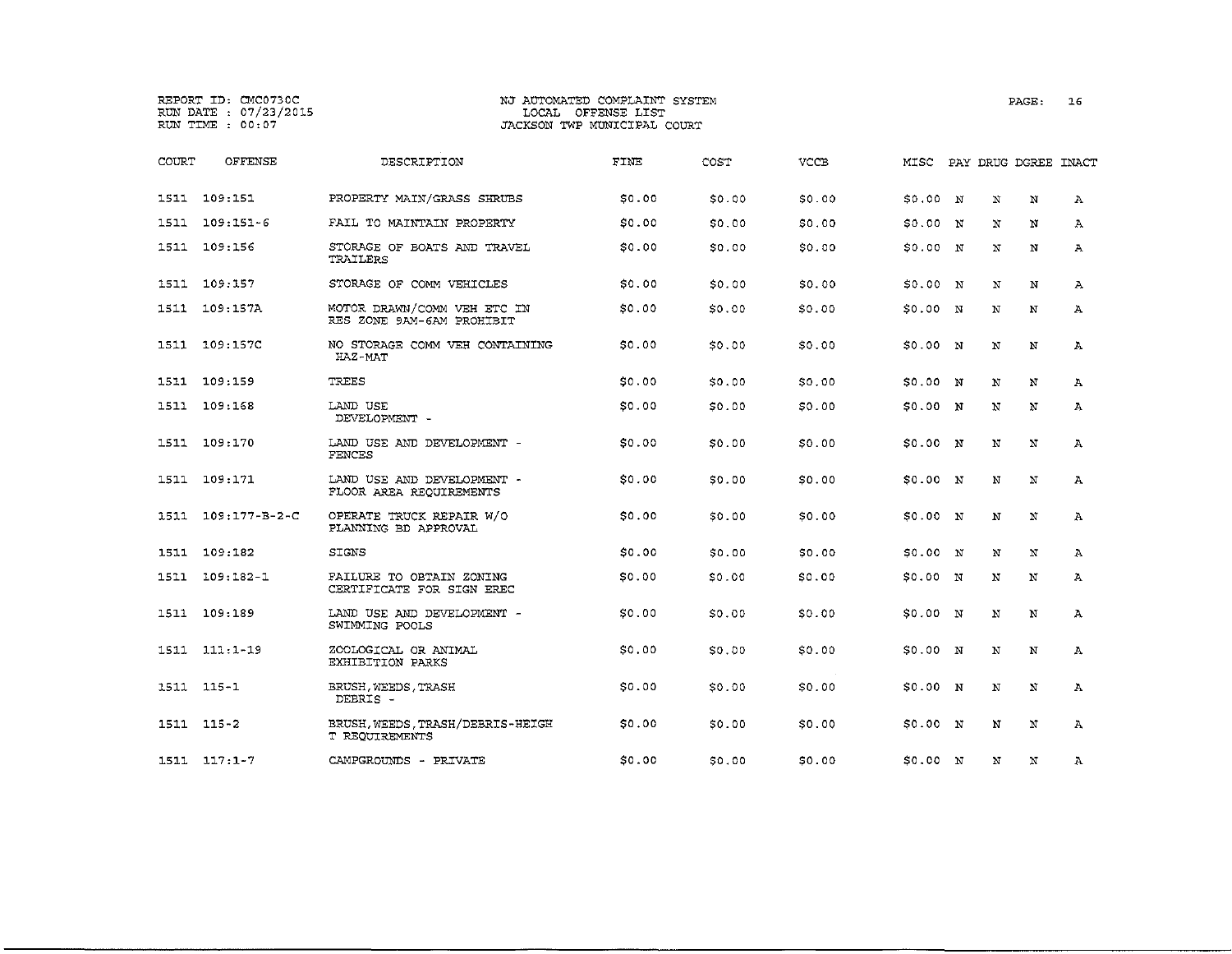# **REPORT ID; CMC0730C NJ AUTOMATED COMPLAINT SYSTEM PAGE;** 17 **RUN DATE** 07/23/2015 LOCAL **OFFENSE LIST RUN TIME 00:07 JACKSON TWP MUNICIPAL COURT**

| COURT | <b>OFFENSE</b> | DESCRIPTION                                               | FINE    | COST    | <b>VCCB</b> | MISC     |              |             | PAY DRUG DGREE INACT |              |
|-------|----------------|-----------------------------------------------------------|---------|---------|-------------|----------|--------------|-------------|----------------------|--------------|
|       | 1511 120:1     | LICENSE FOR FOOD HANDLERS                                 | \$55.00 | \$24.00 | \$0.00      | S0.00 Y  |              | N           | N                    | А            |
| 1511  | 120:2          | EMPLYMENT OF LICENSED FOOD<br>HANDLERS                    | \$55.00 | \$24.00 | \$0.00      | S0.00 Y  |              | N           | N                    | Α            |
|       | $1511 122:1-8$ | HOUSING STANDARDS                                         | \$0.00  | \$0.00  | \$0.00      | S0.00 N  |              | N           | $_{\rm N}$           | $\mathbf{A}$ |
| 1511  | $126:1-4$      | NUISANCES, PUBLIC HEALTH                                  | 50.00   | \$0.00  | \$0.00      | S0.00 N  |              | N           | N                    | A            |
| 1511  | $128:1 - 8$    | PLUMBING                                                  | \$0.00  | \$0.00  | \$0.00      | \$0.00   | $\mathbb{N}$ | N           | N                    | Α            |
| 1511  | $130:1-4$      | RETAIL FOOD ESTAB - ADOPTION<br>OF CODE                   | \$0.00  | \$0.00  | \$0.00      | 50.00 N  |              | N           | N                    | $\mathbf{A}$ |
| 1511  | 130:5          | LICENSE FOR FOOD HANDLERS                                 | \$0.00  | \$0.00  | \$0.00      | 50.00 N  |              | N           | N                    | $\mathbf{A}$ |
| 1511  | $130:6-9$      | LICENSING                                                 | S0.00   | \$0.00  | \$0.00      | \$0.00 N |              | N           | N                    | $\mathbf{A}$ |
| 1511  | $130:10-29$    | MOBILE FOOD<br>RETAIL SALES                               | \$0.00  | \$0.00  | \$0.00      | SO.00 N  |              | N           | N                    | Α            |
|       | 1511 136:1-7   | SANITARY SEWERS                                           | 50.00   | \$0.00  | \$0.00      | \$0.00 N |              | N           | N                    | $\mathbf{A}$ |
| 1511  | $140:1 - 11$   | SWIMMING POOLS                                            | \$0.00  | \$0.00  | \$0.00      | \$0.00   | N            | N           | N                    | $\mathbf{A}$ |
| 1511  | 140:12-15      | SWIMMING POOLS - ADOPTION OF<br>STANDARDS                 | \$0.00  | \$0.00  | \$0.00      | \$0.00   | N            | N           | N                    | A            |
| 1511  | $141:1 - 8$    | SWINE                                                     | SO.00   | \$0.00  | \$0.00      | \$0.00   | N            | N           | N                    | Α            |
| 1511  | 142:1-9        | WATER SUPPLY - INDIVIDUAL                                 | 50.00   | \$0.00  | \$0.00      | \$0.00 N |              | $\mathbf N$ | $\mathbf N$          | $\mathbf{A}$ |
|       | 1511 192-1     | PROHIBITION, DEFINATIONS/FIREAR<br>MS & OTHER WEAPONS     | \$0.00  | \$0.00  | \$0.00      | \$0.00 N |              | N           | N                    | A            |
| 1511  | $204 - 5$      | FIRE PREVENTION/SPECIFIC<br>REGULATIONS                   | \$0.00  | \$0.00  | \$0.00      | \$0.00   | $\mathbb{N}$ | N           | N                    | $\mathbf{A}$ |
| 1511  | $204 - 8$      | FIRE PREVENTION REGISTRATION                              | \$0.00  | \$0.00  | \$0.00      | \$0.00   | $\mathbb{N}$ | N           | $_{\rm N}$           | Α            |
| 1511  | $204 - 10$     | FIRE PREVENTION INSPECTIONS                               | \$0.00  | \$0.00  | \$0.00      | 50.00    | N            | N           | N                    | $\mathbf{A}$ |
| 1511  | $216 - 13$     | PRECOLLECTION PRACTICES/GARBAG<br>E. RUBBISH, WASTE       | SO.00   | \$0.00  | \$0.00      | \$0.00   | N            | N           | N                    | А            |
| 1511  | $216 - 41$     | SCAVENGING PROHIBITED/GARBAGE,<br>RUBBISH, WASTE MATERIAL | \$0.00  | \$0.00  | \$0.00      | 50.00 N  |              | N           | N                    | А            |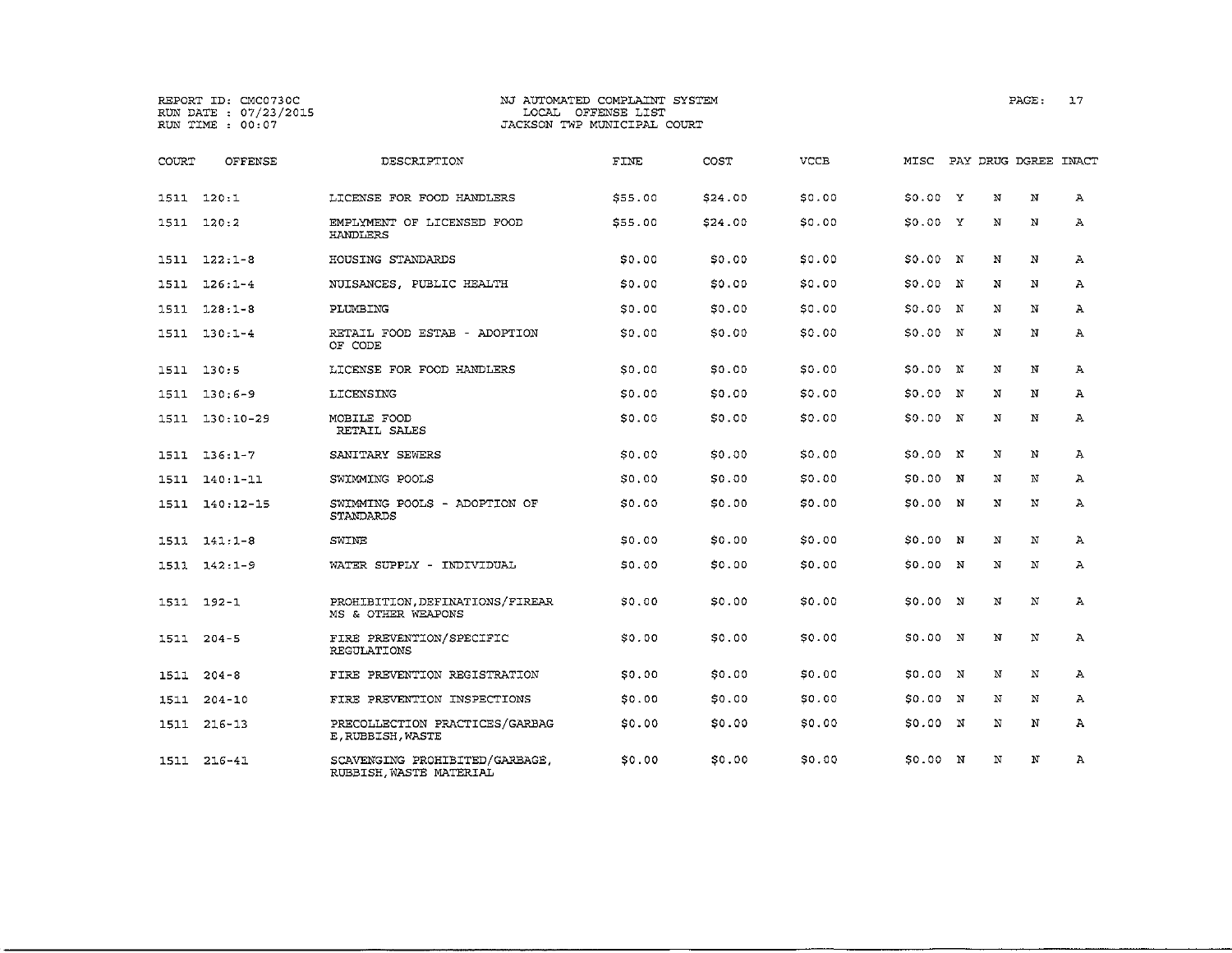REPORT ID: CMC0730C NJ AUTOMATED COMPLAINT SYSTEM PAGE: 18 RUN DATE :  $07/23/2015$ <br>RUN TIME :  $00:07$ JACKSON TWP MUNICIPAL COURT COURT OFFENSE DESCRIPTION FINE COST VCCE MISC PAY DRUG DGREE INACT 1511 216-43 GARBAGE/RUBBISH AND WASTE \$0.00 \$0.00 \$0.00 \$0.00 N N N A MATERIAL/BRUSH 1511 216-44 COMMERCIAL BULKY WASTE NOT TO \$0.00 \$0.00 \$0.00 \$0.00 <sup>N</sup> <sup>N</sup> <sup>N</sup> A BE COLLECTED 1511 216-46 TIME/RESTRICTION PLACEMENT \$0.00 \$0.00 \$0.00 \$0.00 <sup>N</sup> <sup>N</sup> <sup>N</sup> A WASTE AT CURB-RESTRICTION 1511 216-51 IMPROPER DISPOSAL/GARBAGE,RUBB \$0.00 \$0.00 \$0.00 \$0.00 <sup>N</sup> <sup>N</sup> <sup>N</sup> A ISH & WASTE MATERIAL 1511 216-53 LITTERING PROHIBITED,VIOLATION \$156.00 \$24.00 \$0.00 \$0.00 y N N A S AND PENALTIES 1511 216-55 PROPERTY MAINTENANCE-GARBAGE,R \$0.00 \$0.00 \$0.00 \$0.00 N N N A UBBISH,WASTE MATERIAL 1511 222-7 GRAFFITI PROHIBITED \$0.00 \$0.00 \$0.00 \$0.00 <sup>N</sup> <sup>N</sup> <sup>N</sup> A 1511 222-B REMOVAL REQUIRED/GRAFFITI \$0.00 \$0.00 \$0.00 \$0.00 <sup>N</sup> <sup>N</sup> <sup>N</sup> A 1511 233-3 WATER SUPPLY/HOUSING \$0.00 \$0.00 \$0.00 \$0.00 <sup>N</sup> <sup>N</sup> <sup>N</sup> A 1511 233-10 MAINTENANCE - HOUSING \$0.00 \$0.00 \$0.00 \$0.00 <sup>N</sup> <sup>N</sup> <sup>N</sup> A STANDARDS 1511 233-18 HOUSING STANDARDS - CERTIFICAT \$0.00 \$0.00 \$0.00 \$0.00 <sup>N</sup> <sup>N</sup> <sup>N</sup> A E OF OCCUPANCY 1511 244-11 CERTIFICATES AND PERMITS/LAND \$0.00 \$0.00 \$0.00 \$0.00 N N N A USE 1511 244-12 FEES/LAND USE & DEVELOPMENT \$0.00 \$0.00 \$0.00 \$0.00 N N N A 1511 244-15 VIOLATIONS \$0.00 \$0.00 \$0.00 \$0.00 <sup>N</sup> <sup>N</sup> <sup>N</sup> <sup>A</sup> PENALTIES/LAND 1511 244-17 LAND USE \$0.00 \$0.00 \$0.00 \$0.00 N N N A DEVELOP/PENDING 1511 244-22 LAND USE \$0.00 \$0.00 \$0.00 \$0.00 <sup>N</sup> <sup>N</sup> <sup>N</sup> A DEV REG/ZONING 1511 244-30 LAND USE AND DEVELOPMENT/SITE \$0.00 \$0.00 \$0.00 \$0.00 <sup>N</sup> <sup>N</sup> <sup>N</sup> <sup>A</sup> PLAN APPROVALS 1511 244-37 SITE MAINTENANCE DURING \$0.00 \$0.00 \$0.00 \$0.00 <sup>N</sup> <sup>N</sup> <sup>N</sup> <sup>A</sup> CONSTRUCTION/USE/DEVELOPM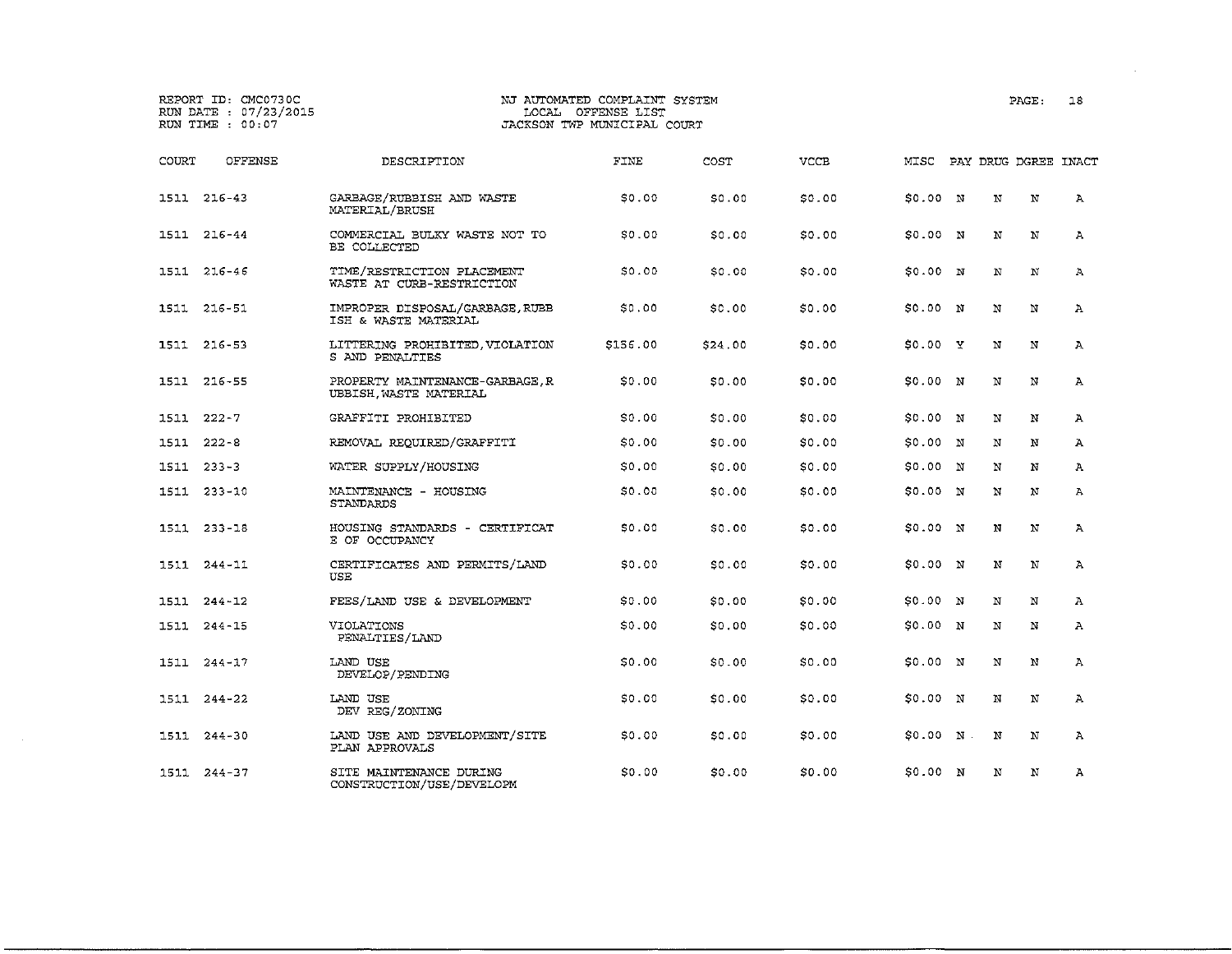|       | REPORT ID: CMC0730C<br>RUN DATE : 07/23/2015<br>RUN TIME : 00:07 |                                                         | NJ AUTOMATED COMPLAINT SYSTEM<br>LOCAL OFFENSE LIST<br>JACKSON TWP MUNICIPAL COURT |        |             |                           |   | PAGE: | 19           |
|-------|------------------------------------------------------------------|---------------------------------------------------------|------------------------------------------------------------------------------------|--------|-------------|---------------------------|---|-------|--------------|
| COURT | <b>OFFENSE</b>                                                   | DESCRIPTION                                             | FINE                                                                               | COST   | <b>VCCB</b> | MISC PAY DRUG DGREE INACT |   |       |              |
|       | 1511 244-46                                                      | R-2, R-3 AND R-5 RES ZONES/LAND<br>USE & DEVELOPMENT    | \$0,00                                                                             | \$0.00 | \$0.00      | S0.00 N                   | N | N     | А            |
|       | 1511 244-47                                                      | R-1 RESIDENTIAL ZONE/LAND USE                           | \$0.00                                                                             | \$0.00 | \$0.00      | \$0.00 N                  | N | N     | А            |
|       | 1511 244-48                                                      | LAND USE & DEV REGS/R-20, R-15,<br>R-9 RESIDENTIAL ZONE | S0.00                                                                              | \$0.00 | \$0.00      | S0.00 N                   | N | N     | А            |
|       | 1511 244-84                                                      | LAND USE DEVELOPMENT<br>REGULATIONS FA6-FOREST ZO       | \$0.00                                                                             | \$0.00 | \$0.00      | 50.00 N                   | N | N     | Α            |
|       | 1511 244-87                                                      | LAND USE<br>DEVELOPMENT/PV                              | \$0.00                                                                             | \$0.00 | \$0.00      | S0.00 N                   | N | N     | А            |
|       | 1511 244-89                                                      | LAND USE<br>DEVELOPMENT/RD-9                            | 50.00                                                                              | \$0.00 | \$0.00      | 50.00 N                   | N | N     | А            |
|       | 1511 244-152                                                     | BULK STORAGE/LAND USE AND<br>DEVELOPMENT                | \$0.00                                                                             | \$0.00 | \$0.00      | SO.00 N                   | N | N     | $\mathbf{A}$ |
|       | 1511 244-159                                                     | LAND USE<br>DEV REGS/OUTDOOR                            | \$0.00                                                                             | \$0.00 | \$0.00      | S0.00 N                   | N | N     | А            |
|       | 1511 244-160                                                     | LAND USE & DEVELOP/PERFORMANCE<br>STANDARDS             | SO,OO                                                                              | \$0.00 | \$0.00      | \$0.00 N                  | N | N     | $\Lambda$    |
|       | 1511 244-164                                                     | LAND USE<br>DEVELOPMENT -                               | S0.00                                                                              | \$0.00 | \$0.00      | \$0.00 N                  | N | N     | $\mathbf{A}$ |
|       | 1511 244-167                                                     | LAND USE<br>DEVELOPMENT -                               | SO.00                                                                              | \$0.00 | \$0.00      | \$0.00 N                  | N | N     | А            |
|       | 1511 244-169                                                     | STORAGE OF BOATS, TRAILERS/LAND<br>USE AND DEVELOP      | SO.00                                                                              | \$0.00 | \$0.00      | \$0.00 N                  | N | N     | Α            |
|       | 1511 244-170                                                     | LAND USE<br>DEVELOP/STORAGE OF                          | \$0.00                                                                             | \$0.00 | \$0.00      | 50.00 N                   | N | N     | $\mathbf{A}$ |
|       | 1511 244-184                                                     | <b>CLEARING</b><br>GRADING/LAND USE                     | 50.00                                                                              | \$0.00 | \$0.00      | \$0.00 N                  | N | N     | А            |
| 1511  | 244-190                                                          | FENCES AND WALLS-LAND USE AND<br>DEVELOPMENT            | \$0.00                                                                             | \$0.00 | \$0.00      | \$0.00 N                  | N | N     | А            |
|       | 1511 251-1                                                       | LICENSE REQUIRED/BUSINESS                               | 50.00                                                                              | \$0.00 | \$0.00      | S0.00 N                   | N | N     | А            |

 $\label{eq:2.1} \frac{1}{2} \int_{\mathbb{R}^3} \frac{1}{\sqrt{2}} \, \frac{1}{\sqrt{2}} \, \frac{1}{\sqrt{2}} \, \frac{1}{\sqrt{2}} \, \frac{1}{\sqrt{2}} \, \frac{1}{\sqrt{2}} \, \frac{1}{\sqrt{2}} \, \frac{1}{\sqrt{2}} \, \frac{1}{\sqrt{2}} \, \frac{1}{\sqrt{2}} \, \frac{1}{\sqrt{2}} \, \frac{1}{\sqrt{2}} \, \frac{1}{\sqrt{2}} \, \frac{1}{\sqrt{2}} \, \frac{1}{\sqrt{2}} \, \frac{1}{\sqrt{2}} \,$ 

 $\sim$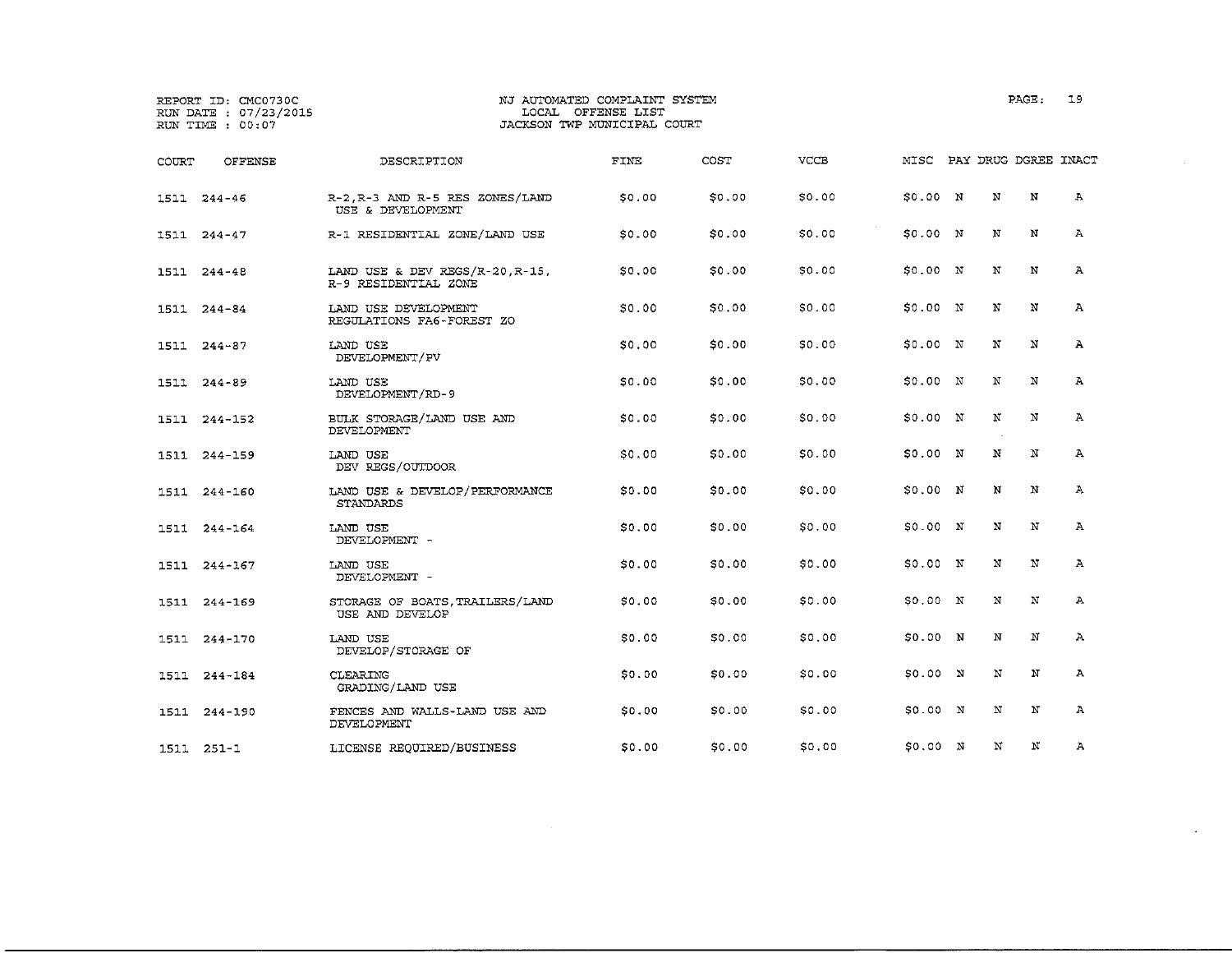|       | REPORT ID: CMC0730C<br>RUN DATE : 07/23/2015<br>RUN TIME : 00:07 |                                                           | NJ AUTOMATED COMPLAINT SYSTEM<br>LOCAL OFFENSE LIST<br>JACKSON TWP MUNICIPAL COURT |         |             |                           |   | PAGE:       | 20           |
|-------|------------------------------------------------------------------|-----------------------------------------------------------|------------------------------------------------------------------------------------|---------|-------------|---------------------------|---|-------------|--------------|
| COURT | OFFENSE                                                          | DESCRIPTION                                               | FINE                                                                               | COST    | <b>VCCB</b> | MISC PAY DRUG DGREE INACT |   |             |              |
|       | 1511 262-6                                                       | PROHIBITED ACTS AND REGULATED<br>ACTIVITIES/LITTERING     | 50.00                                                                              | \$0.00  | \$0.00      | \$0.00 N                  | N | N           | $\mathbf{A}$ |
|       | 1511 268-2                                                       | MESSAGE PALORS/LICENSE<br>REQUIRED ESTABLISHMENTS         | \$0.00                                                                             | \$0.00  | \$0.00      | \$0.00 N                  | N | N           | $\mathbf{A}$ |
|       | 1511 268-3                                                       | MESSAGE PALORS/LICENSE<br>REQUIRED MASSAGISTS             | \$0.00                                                                             | \$0.00  | \$0.00      | \$0.00 N                  | N | N           | $\mathbf{A}$ |
|       | 1511 291-5                                                       | NOISE-MAXIMUM PERMISSIBLE<br>SOUND LIEVELS                | 50.00                                                                              | \$0.00  | \$0.00      | \$0.00 N                  | N | N           | $\mathbf{A}$ |
|       | 1511 291-6                                                       | NOISE - PROHIBITED ACTS                                   | \$0.00                                                                             | \$0.00  | \$0.00      | \$0.00 N                  | N | N           | Ά            |
|       | 1511 304-20                                                      | PARKS AND RECREATION<br>FACILITIES - CONDUCT              | \$0.00                                                                             | \$0.00  | \$0.00      | \$0.00 N                  | N | $\mathbf N$ | $\mathbf{A}$ |
|       | 1511 304-21                                                      | NO PERSON SHALL KINDLE, BUILD, M<br>AINTAIN OR USE A FIRE | \$0.00                                                                             | \$0.00  | \$0.00      | \$0.00 N                  | N | N           | Α            |
|       | 1511 304-33                                                      | SAFETY EQUIPMENT REQUIRED/PARK<br>S & REC FACILITIES      | SO 00                                                                              | \$0.00  | \$0.00      | \$0.00 N                  | N | N           | $\mathbf{A}$ |
|       | 1511 310-2                                                       | PEDDLING/SOLOCITING-REGISTRATI<br>ON REOUIREMENTS         | \$55.00                                                                            | \$24.00 | \$0.00      | \$0.00 Y                  | N | $\mathbf N$ | $\mathbf{A}$ |
|       | 1511 310-3                                                       | PEDDLING/SOLICITING-SUSPEND<br>OR REVOKE REGISTRATION     | \$0.00                                                                             | \$0.00  | \$0.00      | \$0.00 N                  | N | N           | $\mathbf{A}$ |
|       | 1511 310-4                                                       | PEDDLING AND SOLOCITING-<br>REGULATIONS                   | \$55.00                                                                            | \$24,00 | \$0.00      | \$0.00 Y                  | N | N           | $\mathbf{A}$ |
|       | 1511 310-5                                                       | PEDDLING AND SOLICITING-NO<br>KNOCK REGISTRY              | \$55.00                                                                            | \$24.00 | \$0.00      | \$0.00 Y                  | N | N           | A            |
|       | 1511 348-3                                                       | SHOPPING CARTS-ABANDONED OR<br>UNATTENDED CARTS           | \$55.00                                                                            | \$24.00 | \$0.00      | \$0.00 Y                  | N | N           | $\mathbf{A}$ |
|       | 1511 372-7                                                       | SNOW, ICE, GRASS, OTHER<br>IMPEDIMENTS-DUTY TO REMOV      | \$55,00                                                                            | \$24.00 | \$0.00      | \$0.00 Y                  | N | N           | А            |
|       | 1511 372-8                                                       | SNOW, ICE, GRASS, OTHER<br>IMPEDIMENTS-OBSTRUCTIONS       | \$55.00                                                                            | \$24.00 | \$0.00      | \$0.00 Y                  | N | N           | Α            |
|       | 1511 372-9                                                       | SNOW, ICE, GRASS, OTHER<br>IMPEDIMENTS-DEPOSIT/THROW      | \$55.00                                                                            | \$24.00 | \$0.00      | \$0.00 Y                  | N | N           | $\mathbf{A}$ |
|       | 1511 394-6                                                       | DISCHARGES INTO MUNICIPAL<br>STORM SEWER SYSTEM           | \$0.00                                                                             | \$0.00  | \$0.00      | \$0.00 N                  | N | N           | $\mathbf{A}$ |

 $\sim 100$